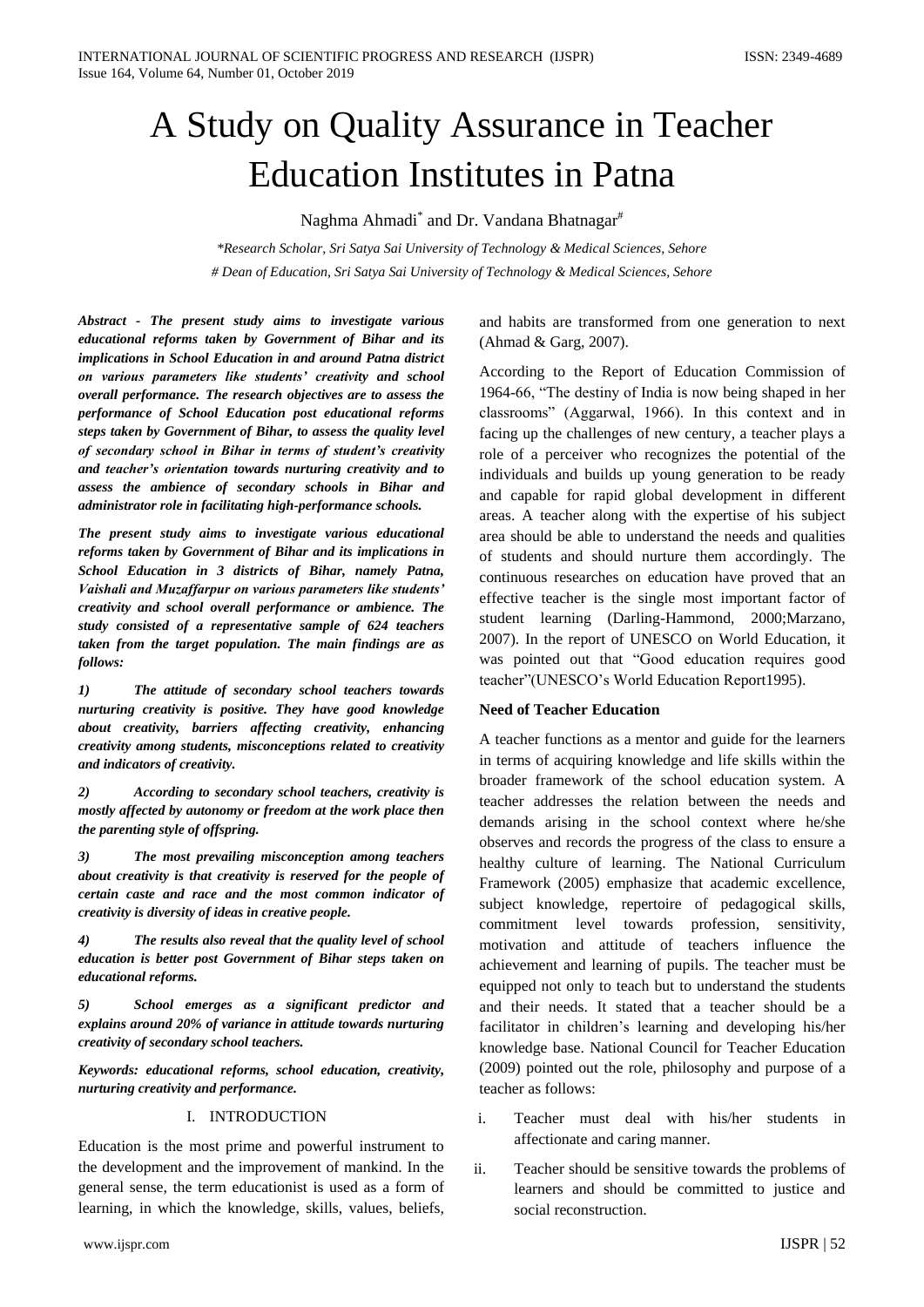- iii. Teachers must encourage learners to construct their knowledge through experiential learning instead of rote methods.
- iv. Teacher must adopt learner centered methods in teaching-learning process as play-way method, project, discussion, dialogue, observation, visits and integrated academic learning with productive work.
- v. Teachers must contribute in framing of curriculum, syllabus, and textbooks and to critically examine them.
- vi. Teachers should understand the psycho-social attributes, needs of learners, their special abilities, characteristics and motivation level.
- vii. Teachers should be liberal, humanistic and responsive to the demands of learners and the present context.

# II. PREVIOUS WORK

Familiarity with the related literature develops an insight into the problem, helps the researchers to discover what is already known, what others have attempted to find out and what problems remain to be solved. It guards against the possible limitations and minimizes the chances of duplication or repetitions. Thus, it is essential for a researcher to know what sources are available, what sources to use, and where and how to find them thereby saving many hours of aimless activities.

The survey reveals what is called the "research gap" or the areas, which have not been studied or which had been studied in other cultures but not one's own. One may even like to study those variables that had been studied from one point of view or angle but need to be studied from a different angle or perspective. The most crucial purpose of review of literature is the location of the major variables of the study and their existing relationships.

The present chapter is devoted to the review of research studies that are thought to have some bearing on the problem by the researcher. In order to develop deep in sight and to evaluate the methodological practices, the researcher made a survey of the available literature and reviewed the research studies related to creativity and its various dimensions. A thorough and prudent study of various books, journals, research papers and educational reviews has resulted in the accumulation of certain amount of literature regarding the topic under consideration. The present researcher made an extensive search of all relevant studies in educational literature and selected those that were seemed to be significantly related to the topic under investigation.

On the basis of content, all the studies have been classified into three broad categories:

1. Studies related to nurturing creativity

2. Studies related to School Climate in relation to nurturing creativity

3. Studies related to creativity in relation to various variables

# **Studies Related to Nurturing of Creativity**

The present researcher collected a number of studies regarding the nurturance of creativity. However, a selected few and the most recent have been described below:

True (1966) attempted to find out the effect of teaching of general semantics on two factors of creativity i.e. ideational fluency and spontaneous flexibility. The sample of the research consisting of 360 students of VI grade was selected by using random sample technique. In the study, two tests (Product Improvement Test & Unusual Uses Test) were applied to measure fluency and spontaneous flexibility of students. The findings of the study revealed that there was significant difference between the performance of both groups on ideational fluency  $(t =$  $17.6^{**}$ , t=  $16.8^{**}$ ) and on spontaneous flexibility (t= 12) \*\*,  $t = 26.7$ \*\*). Experimental group performed better on both the aspects of creativity than control group. The researcher concluded that the teaching of general semantics increases both ideational fluency and spontaneous flexibility.

Gupta (1988) focused on the creative development of secondary school children in relation to age, gender and urban and rural background and found that boys and girls develop rapidly in creativity from the age of 11 (grade VI) to the age of 13 (in the case of boys) and 14 (in case of girls- grade VIII) but later found a sharp decline up to the age of 15 years (grade X). In general, creativity has a tendency to rise from the age of 11 (grade VI) and continue to do so up to grades VIII and IX or age 13/14.After this age there appears a sharp decline. Girls showed excellence as compared to boys in creative development between the age 13-15 years both in rural and urban areas. Urban students were found to be superior to rural students in creative development. The researcher arrived at the conclusion that creative development in secondary school students is affected by age, gender and location.

Tripathi & Shukla (1990) tried to assess the effectiveness of instructional material for promoting creativity. He found that there were certain dimensions of creativity(fluency & flexibility) that could be developed through training programme but the training programme did not show any significant impact in terms of originality scores of creativity.

Jawaharlal (1990) aimed at finding out whether the structured creative teaching programme taught in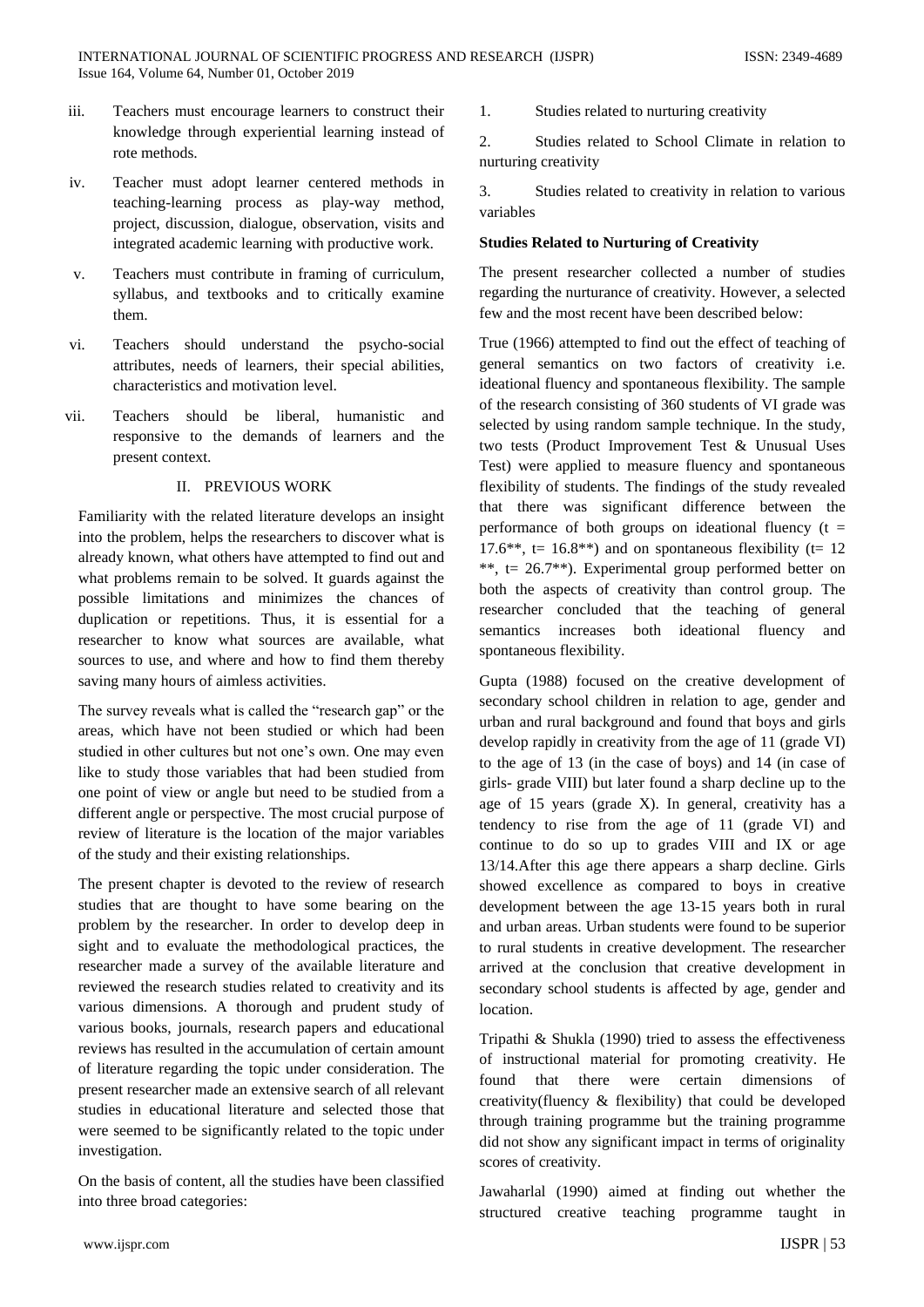brainstorming sessions will be useful for fostering creativity among primary school children or not. He found that creativity could be enhanced in primary school children when they were taught through brainstorming sessions. He also found no gender difference in the development of various aspects of creativity such as fluency, flexibility and originality. The researcher stated that the brainstorming technique provides a helping hand in enhancing creativity among children.

Gakhar (1991) investigated the interaction between instructional models and creative training. The findings of the study revealed that all the instructional models (Ausubel's Model (1963), Bruner's Model (1965), Gange Model and Traditional Teaching) under investigation yielded significantly different achievement scores. Further Ausubel's model produced better results than other three models. The interaction between instructional models and creativity training was found significant. The researcher concluded that if instructional models are followed by creative training, the results may be more convincing.

Clapham (1997) tried to discover the role of ideational skills training in fostering creativity. The results of the study revealed that the skill training is helpful in developing the appropriate thinking skills, positive attitude towards creativity and creative performance. The researchers arrived at the conclusion that ideational skill training is helpful in reducing anxiety, motivates learners to be creative and also to solve the problematic situations.

Cropley & Cropley (2000) tried to assess the impact of teaching of creativity and counseling on the innovative ideas of engineering undergraduates in theoretical and practical aspects by taking a sample of 85 undergraduates. The sample was divided into three groups (i) 27 students who received lectures on creativity (ii) 37 students who received lectures and also counseling after performing on a creativity test (iii) 21students in control group. The results revealed that teaching and counseling were associated with behavioral change in both practical and theoretical exercises. The students who got counseling and lecture both were more innovative in comparison to control group. The researcher arrived at the conclusion that teaching and counseling together is helpful in fostering innovative ideas.

Roy (2004) conducted an experimental research to assess "the effect of creativity appreciation training programme (CATP) on the teacher's attitude towards creative teaching and learning" by taking a sample of 400 teachers. The researcher found that:

(i) Male teachers of both levels (high and higher secondary) had positive attitude towards creative teaching and learning than female teachers.

(ii) Teachers from private schools had better attitude towards creative teaching and learning in comparison to government school teachers.

(iii) Teachers having experience less than ten years expressed more positive attitude toward creative teaching and learning than more experienced teachers.

(iv) Teachers belonging to government schools showed more positive change in their attitude towards creative teaching and learning than private school teachers after creative appreciation training program (CATP) while gender did not cause any change in them. The researcher concluded that creative appreciation training program facilitates the development of positive attitude of teachers towards creative teaching and learning.

Park et al. (2006) attempted to study the "changes in Korean science teachers" creativity after participating in overseas professional development program. They found that science teachers had growing awareness about creativity. It was also found that creativity could be enhanced by science teaching as science teaching has much wider range of activities and experiments. The researchers found that the professional development program contributes significantly in making the teachers more aware about creativity and its uses in teaching practice.

Hosseinee (2008) investigated the impact of creativity teaching program on teacher's knowledge, attitude and skill on a sample of 120 teachers or instructors (60 instructors in a test group and 60 instructors in a control group) of various districts of Tehran. The results showed that there was significant difference between the two groups(experimental group and control group), which confirmed the positive impact of the training period on teacher's knowledge, attitude and technical skill.

O'Farrell (2009) carried out a study to know the perspective of arts teachers, students and administrators about the nature of creativity and strategies used in the school to enhance creative achievement. The results indicated that students and teachers had different view regarding the nature of creativity. Students perceived creativity as an innate quality, while teachers viewed it as a skill, which could be nurtured and developed. Students regarded the role of teachers as motivator in fostering creativity while teachers believed that they played a role of guide to explore the creative potential of students and thought that feedback in assessment process could help to develop creativity of students. However, according to the researcher, creativity is an acquired ability and can be enhanced by the guidance of teachers.

Nilson et al. (2013) studied the perception of teachers and mothers regarding the use of creative arts for cultivating critical thinking among children. The findings of the study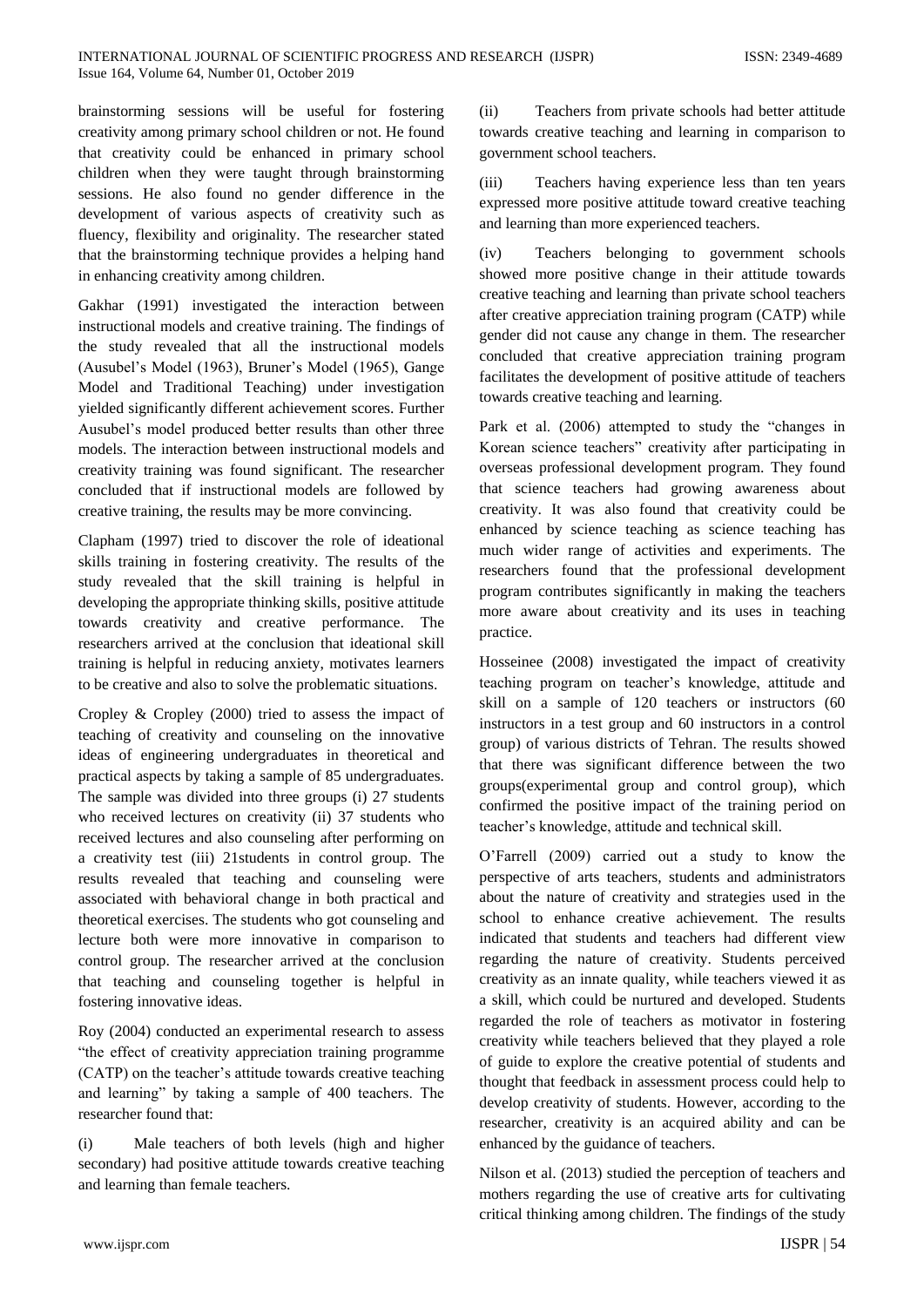revealed that participation in creative art classes may stimulate the imagination power and creativity of students. It also helps in developing awareness about self, others and the environment. Teachers believed that students required more time for free play to develop their imagination. Similarly, mothers perceived that limited time and theoretical and tedious curriculum were the main constraints in developing children creative abilities. The researcher arrived at the conclusion that active participation in creative arts programs may nurture imagination power of children.

Modi  $(2013)$  investigated the effect of  $\alpha$  creative appreciation training program on teacher's attitudes towards creative teaching and learning. The study was carried out on the sample of 125 high and higher secondary school teachers from Ahmedabad districts. The findings revealed that there was significant effect of creative appreciation training program (CATP) on the teachers" attitudes towards creative teaching and learning. Creative appreciation training program also affected positively the perception of teachers regarding creative teaching and learning with reference to gender(male/female), location (rural/urban) and teaching experience (less than 10 years/ more than 10 years). The researcher found that participation in training program causes positive change in the perception of teachers regarding creative teaching and learning.

Okoli et al. (2014) assessed the awareness of teachers regarding the strategies for enhancing creativity on a sample of 208 teachers belonging to science, technology and mathematics streams. The results revealed that science, technology and mathematics teachers were aware of the strategies of promoting creativity and there was no difference between male and female teachers in their awareness level. Regarding the application of these strategies, the researchers noted that teachers were not using them regularly in teaching process to cultivate creativity of students. The researcher found teachers are aware of the teaching techniques and methods that enhance creativity among students but they do not apply them in practice.

A perusal of the above given studies reveals that a number of researchers (True, 1966;Tripathi & Shukla, 1990; Jawahar, 1990; Gakhar, 1991; Clapham, 1997; Cropley &Cropley, 2000; Roy, 2004; Park et al., 2006; Hosseinee, 2008; Modi, 2013; Nilson etal., 2013) had tried to know the effect of training programs, creative art programmes and creative techniques on the development of creativity. Among them, some of theresearchers (Clapham, 1997; Cropley & Cropley, 2000; Roy, 2004; Park et al., 2006;Hosseinee, 2008; Modi, 2013; Nilson et al., 2013) found that training programs affect positively the enhancement of creativity while True (1966) and Jawahar, (1990) found that enhancing techniques of creativity like semantics and brainstorming are helpful in promoting creativity. Gakhar (1991) revealed that training with instructional models' nurtures creativity more effectively while Tripathi & Shukla (1990) stated that training program can enhance only certain dimensions of creativity i.e. fluency and flexibility but it does not influence the most important dimension "originality of creativity". Regarding demographic variables, Gupta (1988) and Roy (2004) carried out a study with reference to gender difference, place of living and types of school and found all these variables significantly affecting nurturance of creativity. It was revealed that female students and students belonging to urban location possess more creativity and grow rapidly than their counterparts.

# **Studies Related to School Climate in Relation to Nurturing Creativity** Rogers (1954)

In coherence with this study, Getzels & Jackson (1962) Domino, (1979), Sloane (1985), Passi (1989) also stated that the atmosphere of home, school and community and also the culture to which the children belong had a considerable influence on the development of creativity. Hallman (1967) conducted a study to identify the inhibitors to creativity and its expression in schools. It was found that teacher-chosen goals and activities, standardized routines and tests, inflexible curriculum, authoritarian attitude and environment, threats of failure, over emphasis on grades or rewards were the prominent blocks for creative development. Bowes (1986) tried to explore the climate that can be supportive to enhance creativity and found that a climate free from "fear of failure" and "loss of self-esteem" played a significant role in promoting creativity.

Agarwal (1988) investigated types of school and corresponding factors as the predictors of creativity at secondary level. The sample consisted of 480 male science students of class XI and 275 teachers from four types of schools. The findings of the study revealed that students of four types of schools were different with respect to creativity, verbal and non-verbal creativity and their components. Significant difference was found between high and low creatives with respect to their learning environment. It was also found that socio-economic status influences creativity and its components to a moderate degree only. The researcher found types of school and its climate as an influencing factor for creativity and its development.

Chakraborty (1992) tried to find out the attempts and activities, which were conducted in Indian schools to encourage creativity. The researcher found that no attempt was carried out by the teachers to cultivate the creative abilities of children. The researcher arrived at the conclusion that the reason behind the absence of activities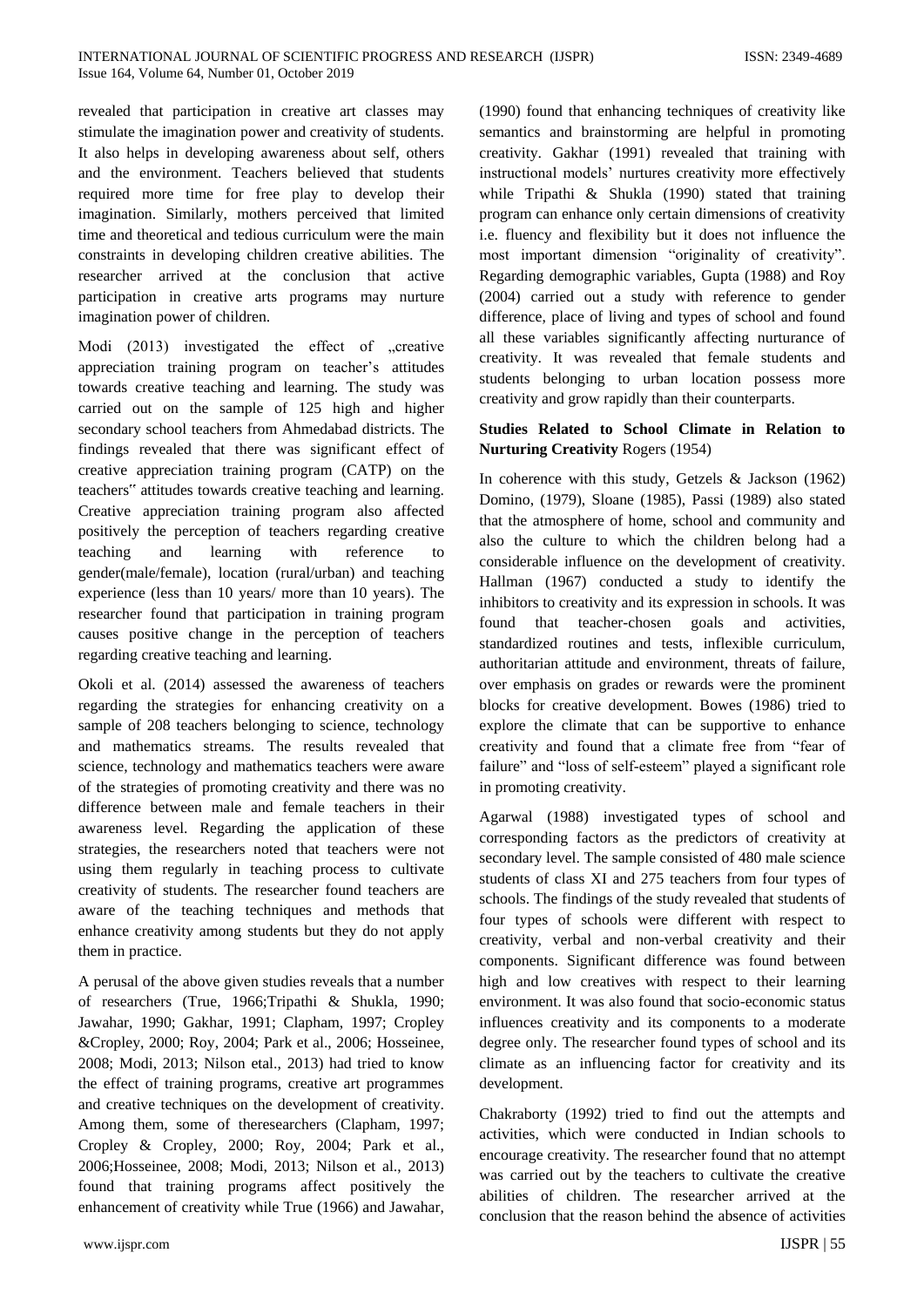of promoting creative thinking may be attributed to the poor knowledge of teachers about the nature and personality characteristics of creative talents and strategies for its development.

Hill (1992) conducted a study to examine the environmental barriers in creative expression. The findings of the study revealed that lack of freedom, inappropriate reward system and insufficient resources and time were the main constraints that had negative influence on creative expression. It was reported that school environmental factors that can stimulate creative expression includes freedom, sufficient resources and time, enthusiastic management, a non-threatening and collaborative atmosphere, recognition, reward and challenges.

Sutherland (1994) assessed teachers' perceptions about the characteristics of a good School Climate on a sample of 150 teachers. Majority of teachers agreed that the essentials of favourable School Climate were mutual respect, trust, nurturing and caring attitude, high morale and academic freedom for development. 84% of the teachers agreed that they knew a lot about the school and in which they were working and 82%of the teachers liked the school in which they were working. The study concluded that teachers have an attitudinal receptiveness for improving the organization and therefore school administrators should make efforts to reform school environment.

Fleith (2000) examined the perceptions of teachers, students and experts about characteristics that stimulate or inhibit creativity in the classroom environment. The researcher found that teachers, students and experts have different ideas about what enhances or inhibits creativity in the classroom, but all three groups acknowledged that the classroom environment influences the creativity. The results indicated that the school and classroom environment that enhances creativity has positive teacher attitudes, strategies (brainstorming) and activities. It was also revealed that teachers defined creativity in terms of process, person and environment but according to students, definition of creativity included product and person. The attributes of creative student were found to be "perseverance, task commitment, language, curiosity and different approach" in the study. The creativity experts believed that teachers should encourage students" responses, humour, question asking and risk-taking and the classroom environment should be "psychologically safe" to increase creativity. The researcher arrived at the conclusion that classroom environment affects creativity and its development and creative individuals have specific qualities than others.

Alotaibi (2006) tried to find out the atmosphere of school, its barriers and its role on teacher's performance at general

educational stage. A sample consisting of 266teachers who were working in governmental schools in Riyadh city was examined for the purpose. The researcher found that the most important dimensions of School Climate were "carefulness of administration to apply rules and regulations" and "settlement of conflicts among teachers". The teachers were also agreed that school atmosphere had an effective role in all educational and practical aspects. The study revealed that administration inflexibility in applying regulations, less attention towards school activities, lack of necessary equipment and extra work load on teachers as main barriers of suitable atmosphere.

Gunbayi (2007) examined the factors contributing to School Climate from the point of view of teachers teaching Social Science, Natural Science, Art, Music and Physical Education. As a result of the analysis, all teachers reported open School Climate is related to the factors of term commitment, organizational clarity and standards, intimacy and support, autonomy and member conflict. Additionally, the teachers teaching art, music and physical education stated that their school had higher open School Climate than others.

Adams  $(2013)$  conducted a case study entitled  $\mu$ using lesson study to understand the factors that affect creative teaching and critical thinking in the elementary classroom on a sample of 18 teachers of IV, V, VI grades. The findings of the study revealed that there was no significant difference between the teachers of experimental and control groups in employing methods, strategies for nurturing creativity and critical thinking. According to teachers of both groups (control and experimental), the climate, which is full of collaboration, trust and valuing creativity, might be helpful in promoting creativity. It was also suggested from the study that teaching of creative and critical thinking is mainly affected by four factors i.e. use of research proven strategies, teacher's experience of creativity, participation in creativity developmental programs and activities and the atmosphere of school.

To sum up the above mentioned studies pertaining to School Climate in relation to nurturing creativity, it was found that a number of researches (Roger, 1954; , Getzels & Jackson, 1962; Domino, 1979; Sloane, 1985; Bowes, 1986; Agarwal, 1988 and Passi, 1989) have been conducted to investigate the impact of School Climate on the development of creativity. Among them some of the researchers (Roger, 1954;Getzels & Jackson, 1962; Domino, 1979; Sloane, 1985; Agarwal, 1988; Passi, 1989and Fleith, 2000) concluded that School Climate influences the creative development considerably. Bowes (1986) revealed that climate full of support and free from fearand psychologically safe climate promotes creativity (Fleith, 2000).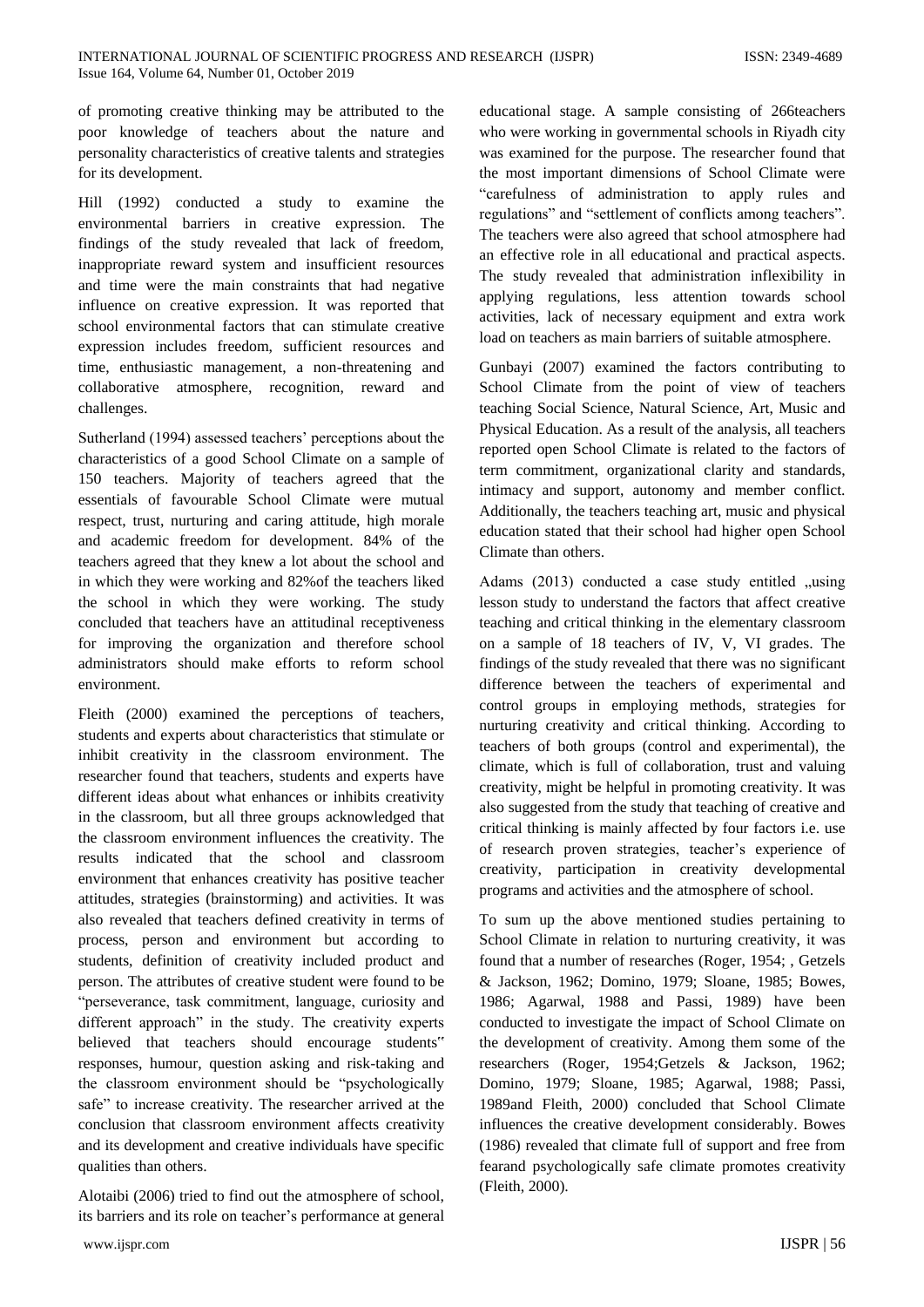Some researches (Sutherland, 1994; Alotaibi, 2006; Gunbayi, 2007) have been conducted to observe the qualities of good School Climate and the findings revealed that mutual respect, trust, high morale, academic freedom (Sutherland, 1994) carefulness (Sutherland, 1994, Alotaibi, 2006), settlement of conflicts among teachers (Alotaibi, 2006), organizational clarity and standards, commitment, intimacy, support and safety (Gunbayi, 2007) are main essentials of good and open School Climate.

Few researchers (Hallman, 1967; Bowes, 1986; Hill, 1992; Alotaibi, 2006)attempted to know the inhibitors of creativity in relation to School Climate and its expression and development. It was found that inflexible curriculum, authoritarian environment and inappropriate reward system are the main barriers of creativity(Hallman, 1967; Hill, 1992). Along with these factors, in the study of Hill (1992)lack of necessary equipment and in the study of Alotaibi (2006) extra work load on teachers, less attention towards school activities have also been found as main barriers for enhancing of creativity.

Some researchers (Chakraborty, 1992; Adams, 2013) studied nurturing creativity in relation to School Climate. Chakraborty (1992) found that teachers do not make any attempt to promote creativity in classroom due to the ignorance about strategies and methods of enhancing creativity. Adams (2013) found that training improves positively the way of teachers of employing various techniques and methods in classroom for nurturing creative and critical thinking.

# **Studies Related to Creativity in Relation to Various Variables**

Bhandarkar (1989)conducted an experimental study to find out the intellectual and creative suppression stagnation being faced by meritorious students in the present curriculum. The sample consisted of 140 students of standards VIII and IX from fifteen Secondary schools of Chandrapur district. The major findings of the study indicated that there was very little difference in the highest and lowest mean of suppression expressed by the students. The high-level group showed more suppression than lowlevel group. School was found to be the most suppressing factor and the environment and literature were the factors causing least suppression. It was found that "family" was also a suppressing factor than a "friend" factor. The researcher found that both school and family are the causes of suppressing the creative abilities of individuals.

Rehm (1989) conducted a study to know the factors, which can affect creativity. The results of the study revealed that exchange of ideas with others, support and encouragement and tasks in which divergent thinking was required were the main things that could promote creativity. It was also found that fear, lack of time, stereotype thinking were the main causes that could suppress creativity. The study concluded that sharing of ideas, motivation and innovative tasks may be helpful in promoting creativity while conservative thinking and fear to take risk may hinder the development of creative abilities.

Dhalla (1990) identified the characteristics of creative children in the area of Psychology and Education and some commonality among creative children by taking sample of class VII and VIII students. The findings revealed that creative individuals had high intellectual capacity, fluency but did not possess good reading habits. They were quick, attentive and disciplined. They were confident about their future aspirations and had high positive self-concept and very optimistic attitude about life. Usually, they did not have leadership qualities but possessed some special talents.

Biswas and Biswas (1991) attempted to assess the difference between creative and non-creative rural adolescents in their reactions to frustration, directions of aggression and types of reaction and group conformity ratings on a sample of 170 students (101boys and 69 girls). The results of the study showed that both the groups were different significantly only in extragression and group conformity rating. The creative group was found to be less extragressive than the non-creative group, while the former group had a higher group conformity rating than the latter. The creatives were found to be more adjusted to the normal group. The researcher arrived at the conclusion that creative individuals have some specific talents such as patience and adjustment power etc.

Afshan (1991) examined the vocational interests and creativity among gifted rural and urban girls by taking a sample of 835 girl students of grade XI. The major findings revealed that rural and urban gifted girls did not show any characteristic difference in parental education or occupation. Rural gifted girls in comparison to urban gifted girls were found to be higher on creativity but this difference was not statistically significant. No significant difference was found between these two group son the components of creativity viz. fluency, flexibility and originality. The vocational interests of gifted rural and urban girls were also similar. The researcher arrived at the conclusion that location does not cause any difference in creativeness and vocational interests of gifted girls.

Gautam (1992) tried to explore the developmental pattern of creative thinking and leadership behaviour among Navodaya Vidyalaya students with reference to gender difference and socio-economic status. The findings revealed that development pattern of creative thinking among the students were different in the case of dimensional components of fluency and flexibility but not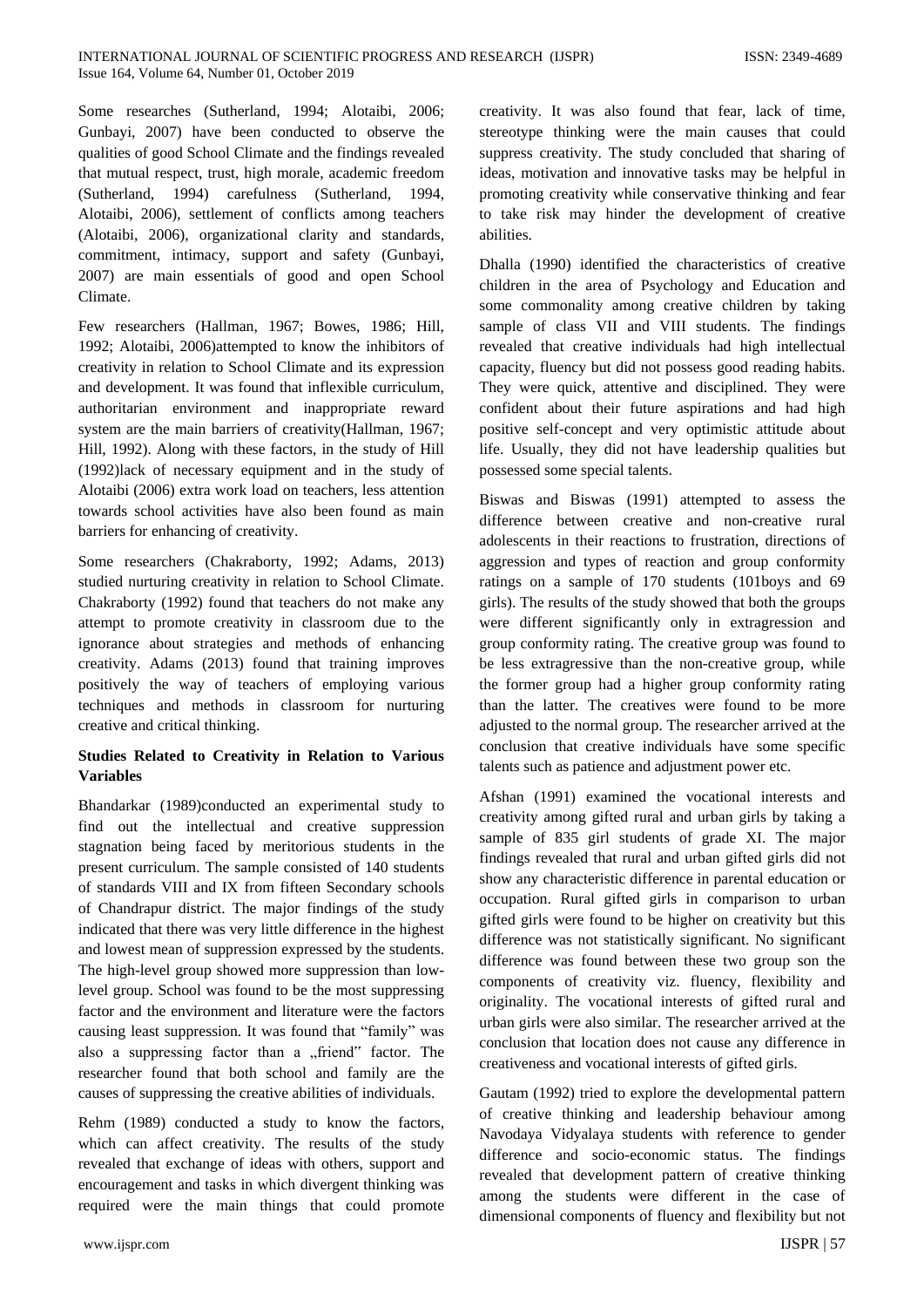in the case of the originality component of creative thinking. Gender did not affect the developmental pattern of leadership, though girls tended to be more creative than boys on dimensional scores of fluency, flexibility and originality, as well as on total scores of creative thinking. Socio economic status of students did not have any effect on creativity but the students belonging to low socioeconomic status exhibited better leadership qualities as compared to their counterparts of high SES. The researcher concluded that gender does not affect the leadership qualities but affects the creative abilities while SES does not influence creativeness but affects the leadership qualities of students.

Chan and Chan (1999) investigated the perception of Hong Kong teachers  $(N = 204)$ from thirty-eight different schools about the traits of creative and uncreative students. The findings revealed that the most common creative characteristics included:"always questioning," "imaginative," "quick in responding," "active" and "high intellectual ability" and the most common uncreative characteristics included:"conventional," "timid," "lack of confidence," "conforming," and "uninitiative". The study revealed that level of teaching does not influence the perception of teachers about creative traits but gender affects the choice of traits related to creative individuals.

Scott (1999) compared the perception of college undergraduates with teacher's perception regarding creative student behavior. She found a statistically significant difference between teacher perception and college student perception of creative student behavior. Both of them rated boys as more disruptive than girls  $(F =$ 59.54,p<0.01). The elementary school teachers were more likely to associate disruptiveness with creativity (post hoc  $t = 4.17$ , p<0.001). More specifically, teachers rated highly creative students as more disruptive than average creative students. The researcher concluded that undergraduate students and teachers agreed that creative boys are more troublesome in comparison to girls and girls are more creative than boys.

Aljughaiman and Reynolds (2005) tried to assess the conception of teachers about creativity and creative students. The results indicated that teachers possessed positive attitude and perception towards creativity. More than 50% of the teachers stated that creativity could be taught to anyone and 81% of the teachers assumed that creativity could be developed in regular classroom. 75% of the teachers were in favour to integrate various strategies and methods in regular curriculum to promote creativity and 78% of the teachers stated that developing creativity was essential for enhancing student's academic learning in schools but only 61 % teachers believed that they must possess knowledge about creativity and only 33% teachers agreed on the point that development of creativity was the responsibility of teachers. The study also revealed that thinking differently (92%) imagination (64%), risk taker (61%), artistic (58%)and rich vocabulary (50%) were top five characteristics of creative students. It was reported that teachers show their positive attitude towards creativity and support for creativity enrichment but there is lack of involvement in practice.

Gaspar (2005) investigated the relationship between teachers' creative attitudes and students' creative attitudes and found that there was significant positive relationship between both of the variables. Teacher's creative attitude significantly influenced the creative attitudes of students and also had impact on their creative personality. The researcher found teacher's creative attitude as a determining factor for child's creativity and creative personality.

Lee and Seo (2006) conducted a study to examine the understanding of creativity among Korean teachers of special school (gifted students). The data was collected on a sample of sixty teachers by employing an open-ended questionnaire about their understanding of creativity. The findings of the study indicated that the science teachers had a thorough knowledge of the cognitive component of creativity and possessed a strong association of creativity with intellectual ability. However, having more acquaintance with cognitive component they showed less awareness of the personal and environmental components of creativity.

Brandau, et al. (2007) compared the creativity test scores of Austrian children  $(N = 71)$  with various behavior rating scales completed by their classroom teachers. The researchers found a positive relationship between fluency scores and impulsive/hyperactive and disruptive behavior. They also found a correlation between flexibility scores and more attentive and less introverted behavior. The researcher found that various components of creativity (fluency and flexibility) are associated with behavior of creative students. However, gender and age may predict creativity scores.

Cheng (2007) examined the relationship between creativity and personality types and the effect of culture and gender on the relationship of both variables. The study was conducted on 129 American and Taiwanese college students who were enrolled in Teacher Education course. The findings of the study indicated that there was significant positive relationship between creativity and intuitive personality type  $(r=0.365)$  and creativity and perceiving personality type  $(r=.202)$ . Further to find out the effect of culture and gender on the relationship of both the variables, the relationship was examined between creativity and personality types for Americans and Taiwanese and male and female separately. The results revealed that culture and gender both affected the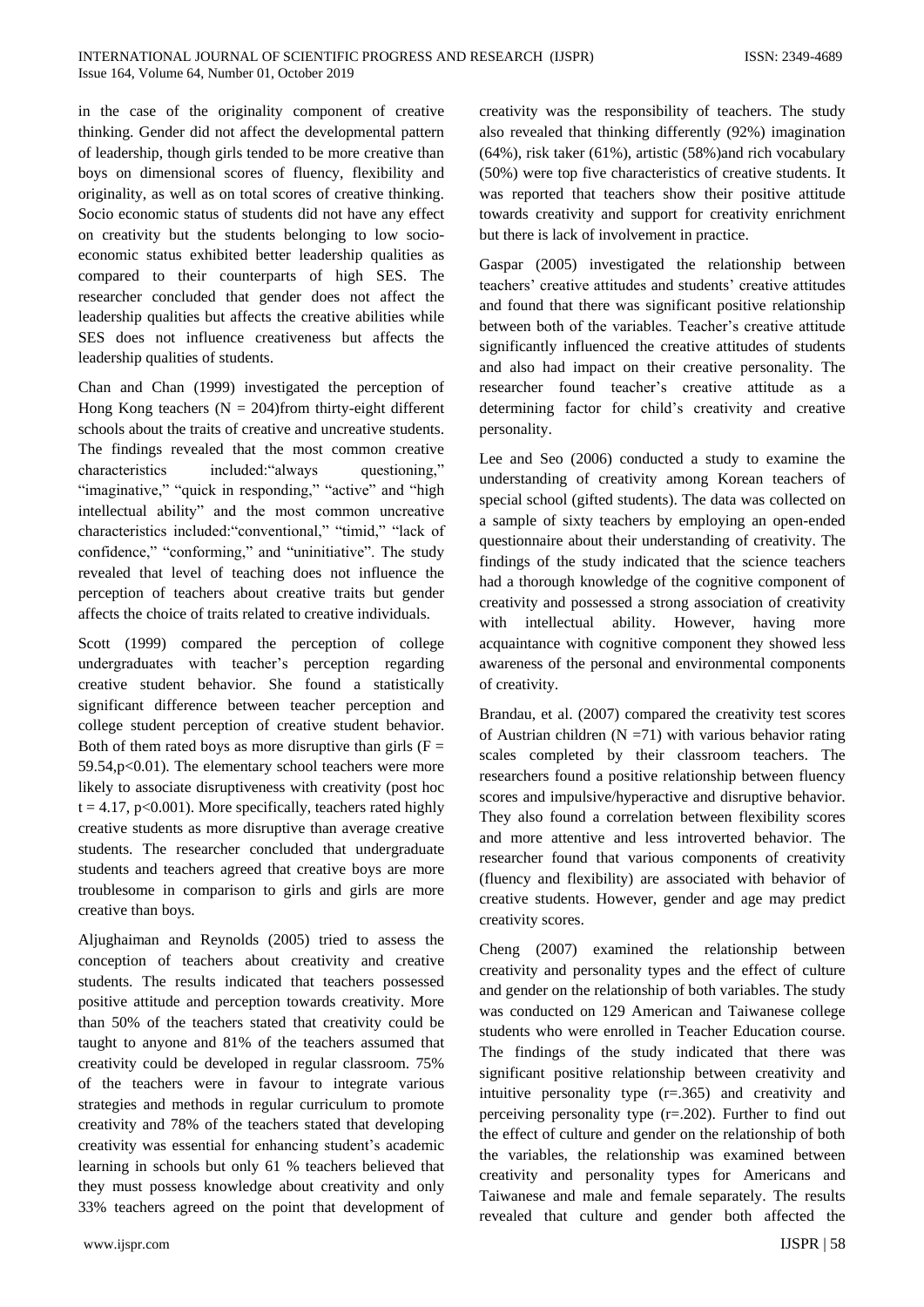relationship as correlation coefficients between creativity and extrovert personality ( $r = .286$ ), creativity and intuitive personality (r= .395) and creativity and perceiving personality (r= .297) were significant for Americans but for Taiwanese only relationship between creativity and intuitive personality (r=.330) was significant. The investigator concluded that creativity is related with personality type and "gender and culture" also have significant influence upon the relationship of both variables i.e. creativity and personality type.

Ivanovici and Christina (2008) attempted to describe the attitude of young Romanians towards creativity. The findings revealed that 78.3% of the respondents consider that people (male and female) were equally creative, while 16.98 %considered that women were more creative and only 4.72% believed that men were more creative than women. However, the researchers found that gender does not affect creative potential of individuals.

Stricker (2008) examined the perception of teachers belonging to arts, music, and technology branches of education with regard to creativity in their respective fields. The results of the study revealed that all teachers perceived the creative process as important factor to creative work. The teachers belonging to technology education assumed creative process as less important than the teachers of art and music. It was also found that teaching experience, level of education, gender were the significant determinants of creativity perception.

Mehta (2010) conducted a study to find out creative writing potentials among B.Ed. trainees in Gujarati language. The main objective of the study was to identify the components of creative writing and percentage of these components (writing potential) among trainees. The findings of the study revealed that (i) fluency, flexibility, originality and elaboration were the main components of creativity. (ii)59.13 % of the trainees had fluency in writing, 46.81% trainees showed originality in writing, 46.37% had elaboration potential and only 30.75% had flexibility in writing. The researcher concluded that fluency potential is mostly available in creative writing as it is possessed by more than 50% of B.Ed. trainees while originality, elaboration and flexibility potential are found in less than half of trainees.

Wang (2011) investigated the difference between students and teachers of Taiwan and United States in creative thinking and tried to understand the factors that may cause the difference. The results showed that the most distinctive difference between two groups was the ability of elaboration, while no significant difference was found between the two nation groups in their abilities with fluency, originality and flexibility. Females scored relatively higher than males. The study also revealed significant and positive correlation between creativity and

www.ijspr.com IJSPR | 59

academic achievement. The researcher arrived at the conclusion that gender and environment are the main factors that may cause difference in creative thinking.

Abdulrab & Sridhar (2012) tried to find out the barriers related to creative science teaching from the perspectives of science teachers in higher primary schools in Mysore (India). They found several major barriers related to teachers, schools, parents and students, in which repetition of same teaching plan, emphasis on theoretical explanation of lessons, disinterest in modern teaching methods were some of the barriers related to teachers. Among the barriers related to schools, lack of tools and equipment, traditional environment of classroom and school were the most common. Parents were unable to trace the progress of the children and the focus of students was also more on obtaining high ranks rather than getting knowledge. The researcher found that many factors related to teaching process, curriculum, school environment and student's interest affect creative teaching in schools.

Khan (2012) investigated the perception of English teachers about creativity and teaching creative writing. The sample of the study consisted of 70 in-service English teachers from a public sector university located at Lahore who were also pursuing masters in English. The results of the study revealed that 64% female teachers felt that they had creative disposition, while 68% male teachers consider themselves as creative. In contrast of this result, it was reported that 90% female teachers felt creative in their various approaches to life whereas only 15 % of male teachers had tendency to be creative in life. The researcher stated that teachers regard themselves as creative but they are not aware and interested in applying innovative strategies and methods in teaching to promote creativity.

Vasudevan (2013) examined the effect of creative thinking, creative learning, teachers' attitude and teacher's commitment on students" proficiency in English language. Three hundred and ten teachers at private schools were surveyed for this purpose. The results of this study revealed that creative thinking, creative learning, creative teaching, teacher's attitude and teacher's commitment positively and significantly influenced the students" proficiency in English language. However, creative thinking and creative teaching seemed to have the strongest correlation with student's proficiency in English language. The findings also revealed that 76% of the variation in students" proficiency could be explained by creative thinking and69% by teachers" commitment, 68%by teachers" attitude and only 60% by creative teaching. In other words, 67% of the overall variance was explained by the all independent variables. The researcher arrived at the conclusion that creative thinking, learning, teacher's attitude and commitment contribute significantly to achieve mastery in a subject or thing.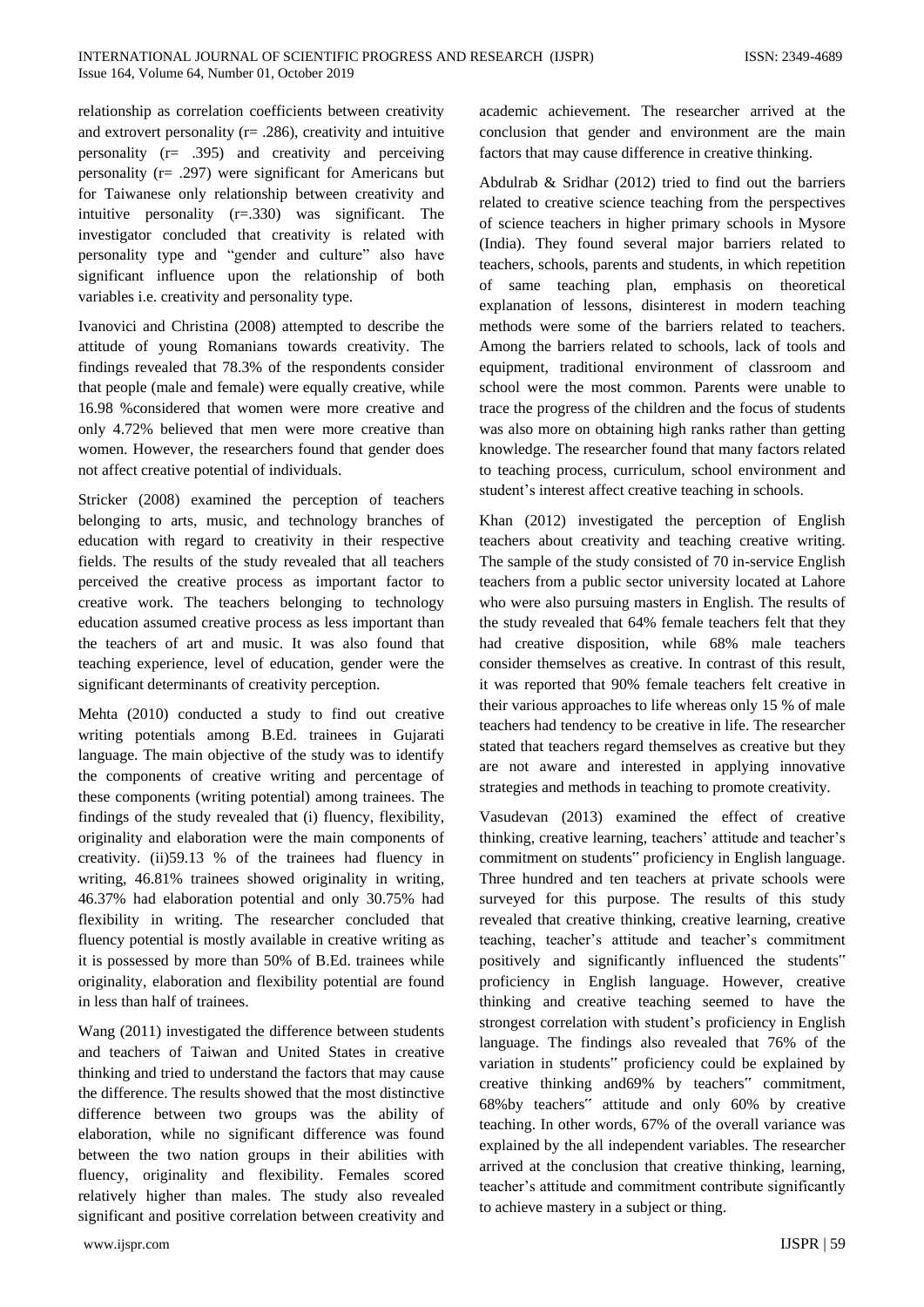Salam (2013) investigated the scientific creativity among college students in relation to gender and type of college. The results of the study revealed that boys and girls were found to be significantly different on fluency, flexibility dimensions of scientific creativity and total scientific creativity while no difference existed between boys and girls on originality dimension of scientific creativity. Male students possessed more scientific creativity than female students. Further, government college students were found to be more creative than the private college students. The study concluded that gender and type of school cause difference in total creativity and its dimensions.

Siew (2013) tried to explore the level of primary science teacher's creativity and creative attitude towards the use of creative questions. The study was conducted ona sample of 74 in-service primary science teachers of University of Malaysia. The results revealed that majority of primary science teachers possessed different levels of creativity i.e. moderate level (65.8%), low level (31.5%) and only 2.7% were deemed to be at an acceptable level. It was also found that creative questions facilitated primary school teachers to develop an increased level of fluent and flexible thinking. However, the originality dimension of creative abilities of science teachers was at low level. Another finding indicated that primary science teachers had positive attitudes towards the use of creative questions in learning and teaching of physics. The researcher stated that very few science teachers possess acceptable level of creativity but they have positive attitude towards creative learning and teaching. On the basis of the perusal of the above studies, it can be concluded that a number of studies have been conducted on creativity and other miscellaneous variables.

Some researchers (Bhandarkar, 1989; Dhalla, 1990; Biswas and Biswas, 1991; Chanand Chan, 1999; Lee & Seo, 2006; Aljughaiman and Reynolds, 2005; Mehta, 2010) examined the understanding level of teachers about creativity and its various components. Bhandarkar (1989) found that school and family are the causes of suppressing the creative abilities of meritorious individuals. Dhalla (1990) Chan and Chan (1999) Aljughaiman and Reynolds (2005) depicted that creative individuals possess various kind of qualities like high intellect, attentive, disciplined positive self-concept, imagination, diverse thinking and courage more than average level.

Biswas and Biswas (1991) pointed out that creative individuals have more specific talents such as patience and adjustment power than non-creative. Lee & See,(2006) stated that teachers possess thorough knowledge of cognitive aspect but they are less aware of personal and environmental components of creativity. However, Mehta (2010) tried to find out the main components of creativity and concluded that fluency, flexibility, originality and

www.ijspr.com IJSPR | 60

elaboration are main components of creativity and fluency component is mostly available in creatives. Besides this, few studies (Afsan, 1991; Gautam, 1992; Chan and Chan, 1999; Scott,1999; Cheng, 2007; Ivanovici and Christina, 2008; Sticker, 2008; Wang, 2011;Siew, 2013 and Salam, 2013) were conducted to investigate the effect of demographic variables on creativity. Afsan (1991) found that location does not cause any difference in creativity and Wang (2011) revealed that environment causes difference in creative thinking. Few researchers (Gautam, 1992; Chan and Chan, 1999; Scott, 1999; Cheng, 2007; Sticker, 2008; Wang, 2011; Salam, 2013) found that gender has significant effect on creativity and attitude towards creative traits. However, Ivanovici and Christina (2008) found that gender does not affect the attitude of individuals towards creative potential. Chan and Chan (1999) found level of teaching does not influence the perception of teachers regarding creativity and creative traits while stream of teaching is found to have effect on the perception of teachers regarding creativity in the studies of Sticker (2008) and Siew (2013).Cheng (2007) indicated that culture influences significantly the relationship between creativity and personality and Salam (2013) stated that type of school also causes difference in students regarding creativity level.

Few researchers (Gaspar, 2005; Cheng, 2007; Ng and Hor, 2005; Brandau et al.,2007; Vaudevan, 2013) investigated the relationship of creativity with various cognitive and personality variables. Gaspar (2005) and Cheng (2007) found significant relationship between creativity and personality variables, Gaspar (2005)further pointed out teacher's creative attitude and student's creative attitude are associated with each other while Ng and Hor (2005) found significant relationship among teaching attitude, emotional intelligence and creativity. Brandau et al. (2007) depicted that behavior of students is associated with their creativity. Vaudevan(2013) concluded that creative thinking and creative teaching seemed to have higher correlation with students" proficiency in English language. Apart from this, creativity has also been examined with other variables like socioeconomic status and other environmental factors. Gautam (1992) examined creativity with reference to social variables and pointed out that socio-economic status does not influence creativeness. Scott (1999) found a statistically significant difference between teacher perception and college student perceptions of creative student behavior. Rehm (1989) revealed that sharing of ideas, motivation and innovative tasks promote creativity while lack of courage and autocratic thinking hinder the development of creative abilities. Abdulrab & Sridhar (2012) found that many factors related to teaching process, curriculum, school environment, student's interest affect creative teaching in schools. Khan (2012) stated that teachers regard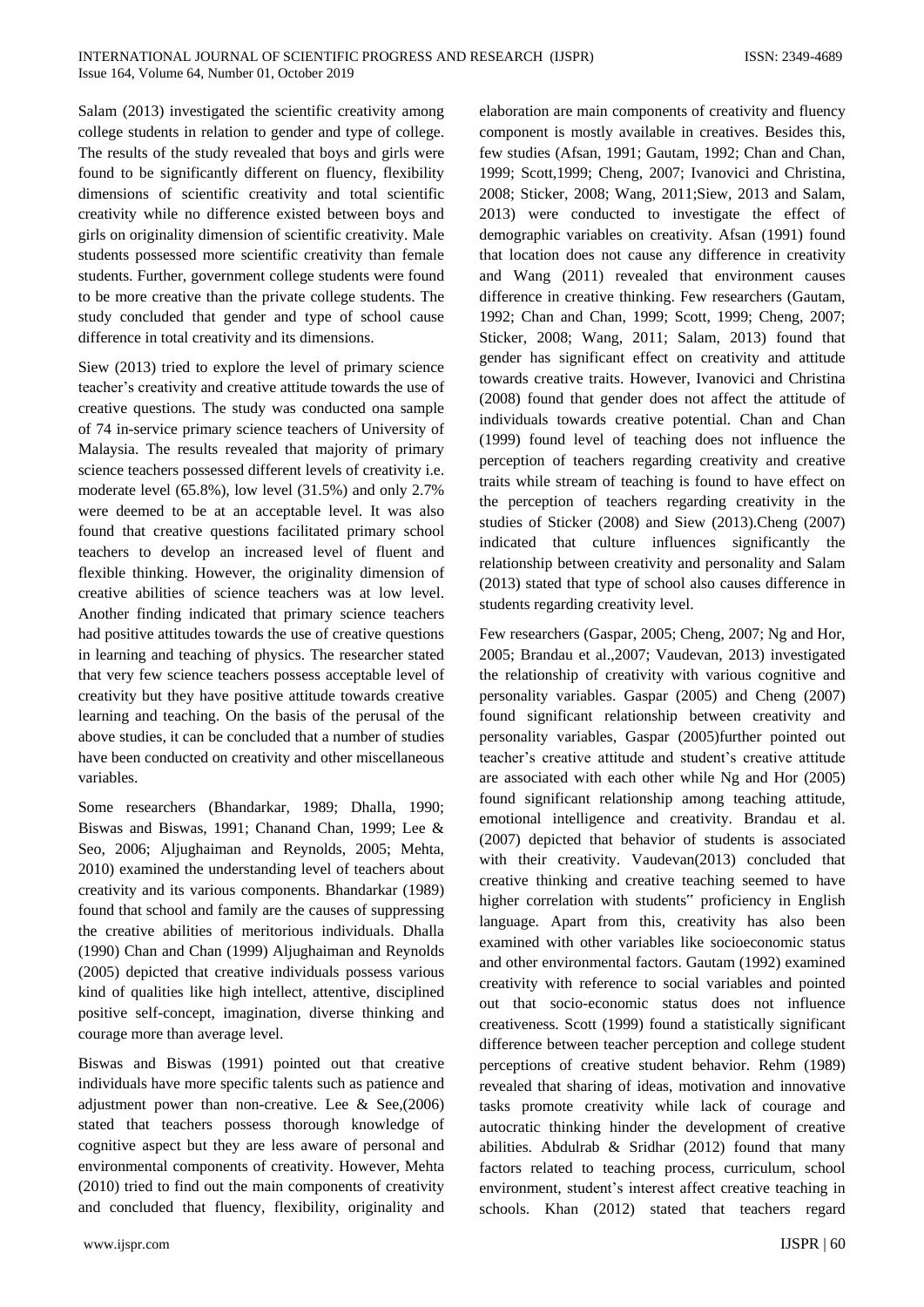themselves as creative but they are not aware and interested in applying innovative strategies and methods in teaching to promote creativity.

# **Critical Appraisal**

The review of the studies mentioned so far gives a perspective of the empirical works done in the area. It helps the researcher to know what has already been done and what is needed to be explored in the area of attitude towards nurturing creativity in relation to demographic variables and School Climate. On the basis of the above studies conducted in the last years it can be said that creativity has been the area of interest among researchers in the field of education. A meticulous analysis of the related studies has enabled the investigator to expand the horizon of understanding on the research problem taken up for the present study. The collection of related literature from national, international journals, theses, and books has enriched the knowledge of the investigator in the subject matter of the study.

The review of research presented in the preceding pages shows that host of researches (True, 1966; Tripathi & Shukla, 1990; Jawahar, 1990; Gakhar, 1991;Clapham, 1997; Cropley & Cropley, 2000; Fleith, 2000; Roy, 2004; Park et al.,2006; Hosseinee, 2008; Adams, 2013; Modi, 2013; Nilson et al., 2013) have been conducted to examine the effect of training programs, creative art programmes and creative techniques on the development of creativity and how teachers employ various techniques and methods in classroom for nurturing creative and critical thinking. Out of these studies, all researchers (True, 1966; Tripathi & Shukla, 1990; Jawahar, 1990; Gakhar, 1991; Clapham, 1997; Cropley & Cropley, 2000; Fleith,2000; Roy, 2004; Park et al., 2006; Hosseinee, 2008; Modi, 2013; Nilson et al.,2013) found positive effect of training, art programs and techniques on creative development. Similarly, Adams (2013) found training helpful in improving the way of teaching and instructing in classroom for enhancing creativity.

Few studies (Dhalla, 1990; Biswas and Biswas, 1991; Chakraborty, 1992; Chanand Chan, 1999; Scott, 1999; Fleith, 2000; Aljughaiman and Reynolds, 2005; Lee & Seo, 2006; O" Farrell, 2009; Mehta, 2010; Khan, 2012; Okoli et al., 2014) have been carried out to assess the awareness and knowledge about creativity, creative student behaviour and potentials and its enhancing techniques. In the studies of Scott (1999) O'Farrell (2009) Mehta (2010) and Okoli et al. (2014) teachers has been found to have awareness and knowledge about creativity and its various techniques but they are not making any attempt to apply them in classrooms. On the contrary, some studies (Chakraborty, 1992; Khan, 2012) revealed that teachers are ignorant about creative techniques so they are not applying them while, ; Lee & Seo,  $(2006)$  stated that teachers possess thorough knowledge of cognitive aspect but they are less aware of personal and environmental components of creativity. It was also found that teachers and students have different view regarding creativity, its techniques and creative student behaviour (Scott, 1999; O'Farrell, 2009). Some studies (Dhalla, 1990; Biswas and Biswas, 1991; Chan and Chan, 1999; Fleith, 2000; Aljughaiman and Reynolds, 2005) examined the knowledge about creative individuals and it was found that creative individuals possess various kinds of qualities (Dhalla, 1990;Chan and Chan, 1999; Fleith, 2000; Aljughaiman and Reynolds, 2005) and these qualities are more than non-creatives (Biswas and Biswas, 1991).

By reviewing these above-mentioned studies, it is found that most of the researchers have conducted researches to assess the effect of training programs on creativity and its development, and only a few on teachers" perception but they are very less in number. Therefore, it gives clear indication that no research has been conducted to assess the attitude towards nurturing creativity in educational area. The investigator could find only the studies related to various aspects of creativity enhancement rather than directly related to attitude towards nurturing creativity.

A close examination of studies related School Climate in relation to nurturing creativity reveals that the role of School Climate in developing creativity has been examined by various researchers (Roger, 1954; Getzels & Jackson, 1962; Domino,1979; Sloane, 1985; Bowes, 1986; Agarwal, 1988; Passi, 1989 and Fleith, 2000) and all stated that School Climate affects the cultivation of creativity and creative potentials. Few researchers attempted to know the inhibitors and promoters of creativity (Hallman, 1967; Bhandarkar, 1989; Rehm, 1989; Hill, 1992; Fleith, 2000; Alotaibi, 2006 and Abdulrab & Sridhar, 2012), some tried to observe the qualities of good School Climate (Sutherland, 1994; Alotaibi, 2006; Gunbayi, 2007).Again, it clearly depicts that only a few researches have been conducted to investigate the impact of School Climate on the development of creativity and no single study was found on the relationship between attitude towards nurturing creativity and School Climate.

Some researches on creativity (Gupta, 1988; Afsan, 1991; Gautam, 1992; Chan and Chan, 1999; Scott, 1999; Cheng, 2007; Ivanovici and Christina, 2008; Sticker, 2008;Wang, 2011; Siew, 2013 and Salam, 2013) have been conducted in relation to demographic variables. Among them, Afsan, 1991 and Gupta, 1988 investigated the effect of location on creativity and creativity development and some researchers(Gupta, 1988; Gautam, 1992; Chan and Chan, 1999; Scott, 1999; Cheng, 2007;Ivanovici and Christina, 2008; Sticker, 2008; Wang, 2011 and Salam, 2013) assessed the effect of gender on creativity and its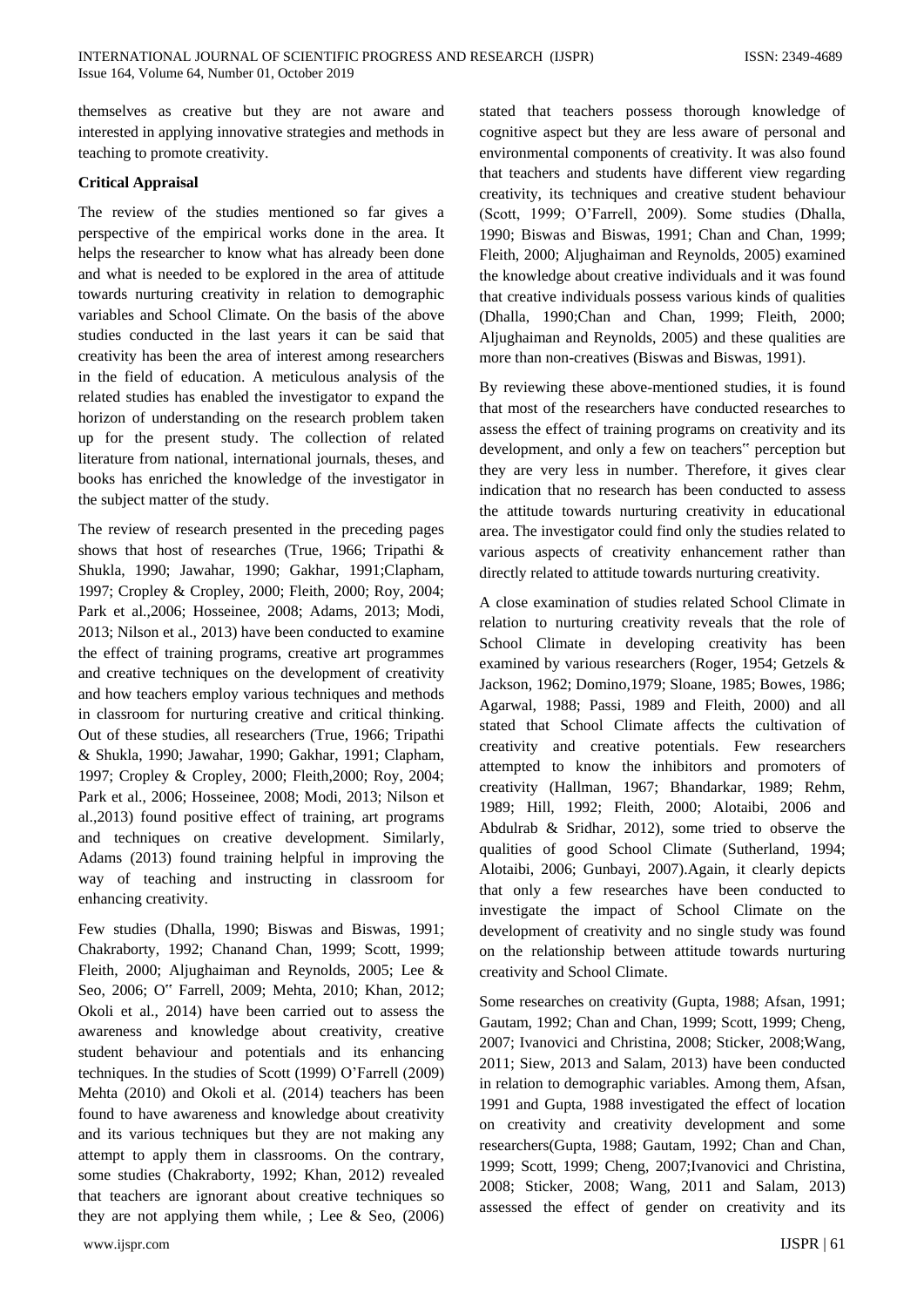development. Afsan (1991) found that location does not cause any difference in creativity but contrary, Gupta (1988)found that location affects the development of creativity. Gender was found to have significant effect on creativity, its development and attitude towards creative traits(Gupta, 1988; Gautam, 1992; Chan and Chan, 1999; Scott, 1999; Cheng, 2007;Sticker, 2008; Wang, 2011; Salam, 2013). However, Ivanovici and Christina (2008) found that gender does not affect the attitude of individuals towards creative potential. Along with this, effect of level of teaching (Chan and Chan, 1999), streams of teaching (Sticker, 2008; Siew, 2013), culture (Cheng, 2007), environment (Wang, 2011) and type of school (Salam, 2013) found to be affecting the development of creativity.

Some researchers (Gaspar, 2005; Cheng, 2007; Ng and Hor, 2005; Brandau et al.,2007 and Vaudevan, 2013) investigated the relationship of creativity with other social, cognitive, and behavioural variables. It was found that creativity is associated with personality variables (Gaspar, 2005; Cheng, 2007), with emotional intelligence and teaching attitude (Ng and Hor, 2005) and with student's behaviour (Brandau etal., 2007). It was found that teacher's creative attitude and student's creative attitude are associated with each other (Gaspar, 2005) and creative thinking and teaching is related with student's proficiency (Vasudevan, 2013).

After reviewing the above-mentioned studies, it can be concluded that few researches have been conducted to know the effect of demographic variables on creativity specially, the effect of level of teaching and stream of teaching on creativity. Apart from this, the investigator could find hardly any study which was carried on to assess the effect of demographic variables (gender and location) on attitude of secondary school teachers towards nurturing creativity.

Briefly, it can be concluded that various researches have been conducted to examine the effect of training programs and techniques etc. on creativity enhancement and School Climate improvement, to assess the impact of School Climate on creativity, to know the qualities of a good School Climate, inhibitors of creativity related to school and to know the effect of demographic variables on creativity and teachers' perception regarding creativity and creativity traits but these researches are very less in number. Apart from this, the investigator could not find any study which was carried on to compare the attitude of secondary school teachers belonging to science and arts streams towards nurturing creativity. Therefore, the present investigator has tried to compare the attitude of secondary school teachers belonging to science and arts streams towards nurturing creativity in relation to ruralurban location, gender difference and School Climate. In

this way, after thorough analysis of previous studies, the following gaps have been found to be answered through the present study:

To know the attitude of secondary school teachers towards nurturing of creativity among students

• To compare the attitude of secondary school teachers belonging to Science and Arts streams towards nurturing of creativity

• To compare the attitude of secondary school teachers belonging to Science and Arts streams towards nurturing of creativity in relation to demographic variables (gender and location)

• To assess the quality level of secondary School Climate from the point of view of teachers

• To assess the quality level of secondary School Climate from the point of view of teachers belonging to Science and Arts streams

• To assess the effect of School Climate on the attitude of secondary schoolteachers towards nurturing creativity

#### III. PROPOSED METHODOLOGY

(Marvasti 2004) refers to research methodology as steps including (i) framing of research questions based on a theoretical orientation, (ii) selection of research respondents, (iii) Data collection, (iv) data analysis and (v) reporting of results. Research design is a mapping strategy, essentially a statement of the object of inquiry and the strategies for collecting the evidences, analyzing the evidences and reporting of the findings. (Singh, 2006).

This section discusses the methodological procedures followed in this study to achieve the objectives of the research. It includes selecting the research method, identifying the research population, selecting the sample, clarifying the steps of research tool construction and selecting appropriate statistical techniques to achieve the objectives of research.

#### **Research Method**

It is critically important that the choice of research design should be in accordance with the subject under investigation (Patton, 1987).The present study is quantitative research in nature and quantitative research methods have been utilized to test the proposed objectives. Quantitative research in education can be categorized into two types: (i) descriptive studies and (ii) studies intended to discover causal relationships. Descriptive studies deal with the findings at "what is" and the causal-comparative method is aimed at the "discovery of possible causes for the phenomena being studied by comparing subjects in whom a characteristic is present with similar subjects in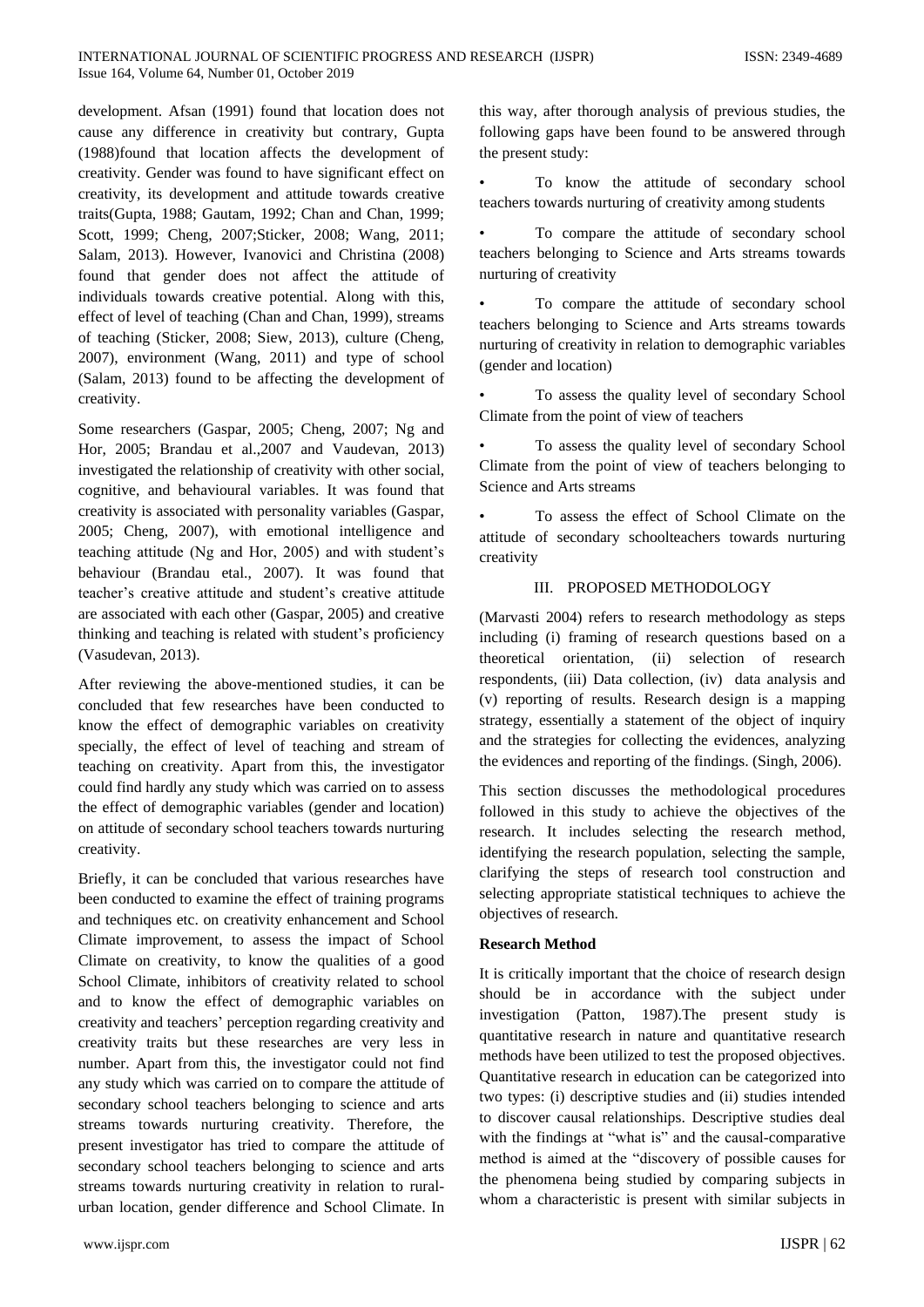whom it is absent or present to a lesser degree" (Borg  $\&$ Gall, 1989).

Since the major objective of this research is to "understand the attitude of secondary school teachers towards nurturing creativity in relation to rural urban location, gender difference and School Climate" therefore the most suitable method for the purpose is Descriptive Survey Method. Descriptive research is referred to as survey research and is mainly concerned with "attitude, opinions, preferences, demographist, practices and procedure" (Gay &Eurasian,2000).

#### **Research Population & Sample**

The state of Bihar has 38 districts having 3701 secondary schools as per 2015-16 report prepared by Government of Bihar Education department. According to the data provided by All India Education Survey, NCERT, the total number of secondary school teachers employed in Bihar is 35,487 teachers. The research population of secondary school teachers of Bihar is focused in Patna and surrounding districts of Vaishali and Muzaffarpur. This has been specifically done to divide the sample into various strata on the basis of location (rural and urban), and gender ofthe teacher (male or female).The sample of research was selected by employing two techniques of sampling i.e. multi-stage sampling technique and stratified random sampling.

The selection of Patna, Vaishali and Muzaffarpur has been selected randomly keeping in view the network access of the secondary school teachers of these districts. Under these three districts there are 23 blocks in Patna and 16 blocks in each district of Vaishali and Muzaffarpur. At least one school from each block has been randomly selected and to balance the urban sample population 10 schools were randomly selected from Patna Sadar, 4 schools from Hajipur block of Vaishali district and 4 schools from Musahri block of Muzaffarpur town. Total of 70 schools were selected by employing the same random sampling technique. Finally, stratified random sampling technique was employed to select the teachers from these schools. The investigator administered the research tools on a sample of 700 teachers. Out of the sample, the investigator found that 76 answer sheets were incomplete or had inappropriate answers therefore, such answer sheets were discarded. It turns out to be total of 624 secondary school teachers were selected as the sample of the study. The figure (4.1) below further illustrate the selection procedure of the sample:



Figure 4.1 Selection Procedure of the Sample

TABLE 1. RESEARCH SAMPLE

| <b>Variables</b> | Rural | Urban | Total |
|------------------|-------|-------|-------|
| Male             | 230   | 154   | 384   |
| Female           |       |       | 240   |
| <b>Total</b>     | 300   | 324   | 624   |



Figure 4.2: Sample Distribution (Location)



Figure 4.3: Sample Distribution (Gender)

#### IV. RESEARCH SAMPLE

The research sample consisted of 624 secondary school teachers of three popular districts of Bihar namely capital city Patna, Vaishali and Muzaffarpur. This was done primarily to include the sample study from different social strata and background. It was selected through multi-stage sampling technique and stratified random sampling technique.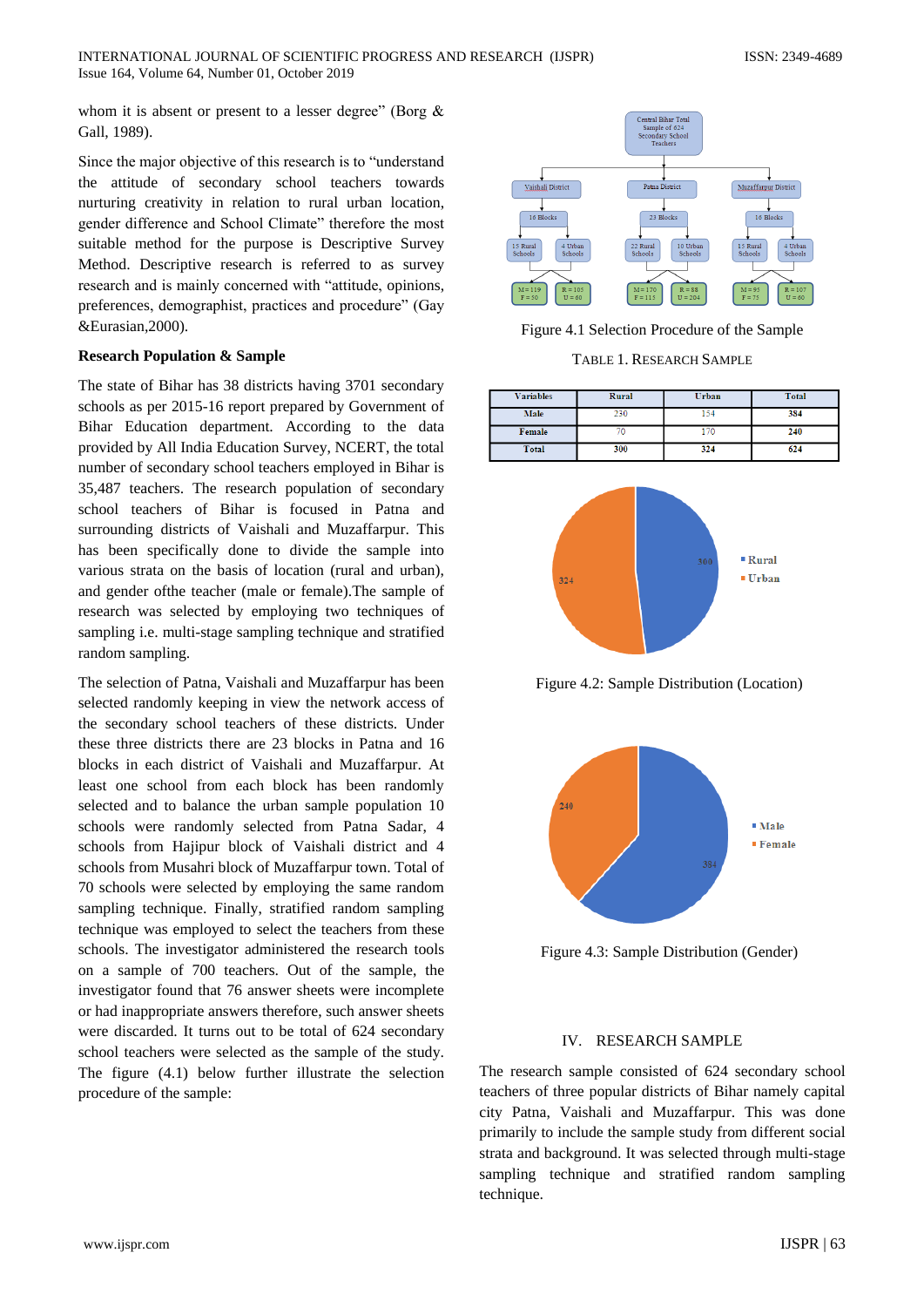# V. RESEARCH TOOLS

In the present research, two tools have been constructed by the researcher: (a) tool of Attitude of secondary school teachers towards Nurturing Creativity and (b) tool of School Climate. The validity criterion of the tools has been ensured through two methods: (a) content validity and (b) construct validity. Alpha Cronbach Coefficient has been used to assess the reliability of the tools. The reliability coefficient of Attitude towards Nurturing Creativity is 0.88 while for the scale of School Climate the reliability coefficient is 0.89. The final format of the scale Attitude towards Nurturing Creativity consisted of five domains: (i) Concept of Creativity, (ii) Factors affecting Creativity, (iii) Enhancement of Creativity, (iv) Myths related to Creativity, (v) Identification / Indicators of Creativity. While the final format of scale "School Climate" consisted of four domains: (i) Stakeholders Relationship, (ii) Infrastructure, (iii) Psychological Impact, and (iv) Academic Activities. The tools offered three choices to express different degrees of responses (as for attitude towards nurturing creativity: Strongly Agree = 5, Agree = 4, Don't Know = 3, Disagree = 2, Strongly Disagree  $= 1$  and School Climate scale: Yes  $= 3$ . Partly  $=$ 2,  $No = 1$ .

# VI. STATISTICAL METHODS

The data has been analysed with the help of SPSS and AMOS graphics and subjected to statistical treatment at three levels:

- 1. Analysis to check the normality and homogeneity of the data.
- 2. Descriptive statistics (mean, standard deviation, and percentage etc).
- 3. Inferential analysis (t test, anova, regression, etc)

#### VII. CONCLUSION

The present study aims to investigate various educational reforms taken by Government of Bihar and its implications in School Education in 3 districts of Bihar, namely Patna, Vaishali and Muzaffarpur on various parameters like students' creativity and school overall performance or ambience. The study consisted of a representative sample of 624 teachers taken from the target population. The main findings are as follows:

6) The attitude of secondary school teachers towards nurturing creativity is positive. They have good knowledge about creativity, barriers affecting creativity, enhancing creativity among students, misconceptions related to creativity and indicators of creativity.

7) According to secondary school teachers, creativity is mostly affected by autonomy or freedom at the work place then the parenting style of offspring.

8) The most prevailing misconception among teachers about creativity is that creativity is reserved for the people of certain caste and race and the most common indicator of creativity is diversity of ideas in creative people.

9) The results also reveal that the quality level of school education is better post Government of Bihar steps taken on educational reforms.

10) School emerges as a significant predictor and explains around 20% of variance in attitude towards nurturing creativity of secondary school teachers.

# VIII. RECOMMENDATIONS / IMPLICATIONS

explain the future of his/her research.

The following paragraphs describe the implications of the findings of present study for different stakeholders:

Implications for Policy Makers/Planners/Administrators

1) In the light of findings of the study, it can be suggested that new courses in Psychology and Education should be added at Bachelor degree to develop the concept of creativity and other psychological concepts for the future teachers of Bihar.

2) Guidance and counseling programs may be organized in the schools to discover creative children and to provide proper guidance for shaping the abilities and skills of innovation and creativity among students.

3) Workshops, seminars and training programs related to creativity and its various aspects as how to identify and nurture creativity, how to remove the barriers affecting creativity and importance of creativity may be conducted for the teachers and administrators.

4) Skill based programs and courses may be included in the curriculum to develop the creativity among students.

5) Educational facilities like computers, smart classrooms, sport facilities, laboratories and equipped libraries may be made available for promoting creativity among students.

6) Co-curricular activities, field excursions may be made an essential part of course work.

7) As the School Climate is an important factor in educational system therefore, workshops and seminars may be organized on the qualities of good School Climate for the teachers, administrators and principals.

8) Government may formulate new standards to improve quality level of School Climate, which may be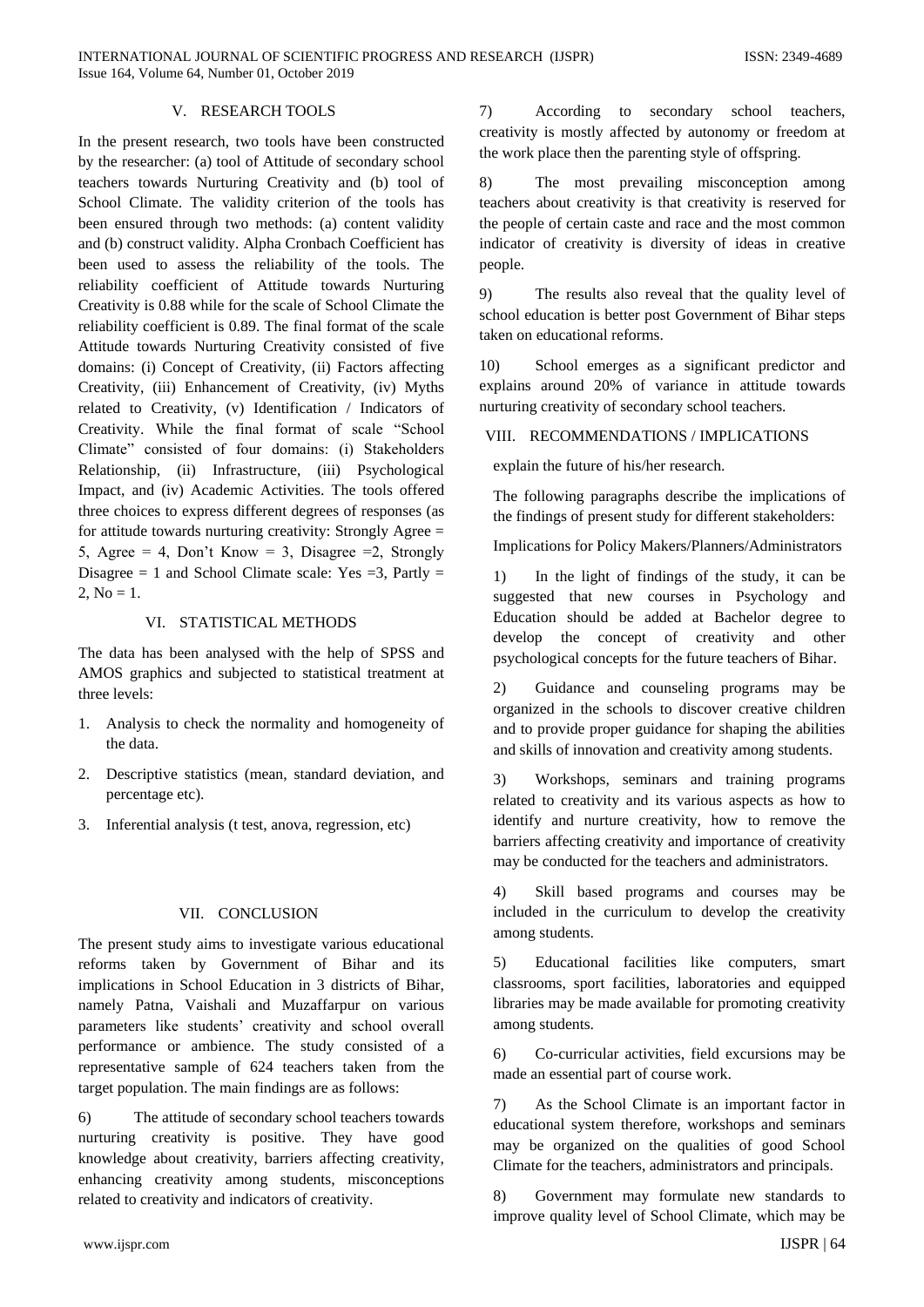used by the evaluators or the researchers to evaluate the quality level of schools.

9) There should be continuous evaluation of schools so that they may improve qualitative parameters of School Climate.

10) It is suggested that the government should bridge the gap between the rural and urban locations by providing rural students amenities and facilities at par with urban students. Moreover, adequate incentives may be provided to rural area teachers to encourage them to put their best contribution in teaching-learning process.

It is suggested that provisions may be made for the cultivation of creativity among students and creative teaching.

12) The findings of the study reveal that autonomy at work place affects creativity therefore, freedom may be provided to teachers at planning level, execution level and evaluation level.

# **Implications for Teachers**

- 1) The findings of the study emphasize that teachers should understand the importance of creativity. They should be aware of various aspects of creativity so that they can identify the novelty and originality among students. Thus, recognizing creative talent of children may enable the teachers to organize their instructions according to the individual needs and thus, it may be helpful in facilitating creativity among students.
- 2) The study would create awareness among teachers about the concept of creativity and the parameters of considering creative or innovative learning. They may create innovative environment in the classrooms. They may use innovative methods and strategies of teaching and organize field trips for students.
- 3) The study would be helpful for the teachers to know about the factors, which negatively affect the enhancement of creativity (i.e. anxiety of individual, restricted environment, poor inter-personal relationship etc.). The knowledge of this aspect would enable them to decrease the impact of these factors, which creates hindrance in the innovativeness.
- 4) School teachers may use analytical and criterionbased evaluation procedures to make teachinglearning process more effective. They may use child centred methods so that they may interact with students openly and understand their needs.
- 5) Individual difference, curious and exploratory nature of students may be taken into consideration by

teachers and curriculum planners so that students may get opportunities to explore their creativity.

6) The findings of the study would create awareness among teachers and students about the misconceptions related to creativity (such as creativity is only an inborn gift, or it reserved for certain kind of people or it may be nurtured through training etc.), prevailing among them so that they may overcome them.

# IX. FUTURE RESEARCH

Here author will explain the future of his/her research.

This research extends the following suggestions for future researches:

- 1. The future research can be done on the parameter of "level of creativity" among students.
- 2. Future study can also be done on long term observation method to analyse various creativity output.
- 3. Future research can be conducted at college and University level.
- 4. The present research can be extended to some other geographical area at entire Bihar level of anywhere else.
- 5. The present research is descriptive survey research describing teacher's attitude towards imparting creativity. In future, various experimental researches can be carried out to develop training programmes for teachers.
- 6. Future studies can also be done in relation to other variables like teaching experience, educational qualification, socio-economic background, age etc.
- 7. Future studies may be conducted to measure the effect of creative training on the attitude towards creativity in relation to School Climate.

# **REFERENCES**

- [1] Adams, J.W. (2013). A case study: using lesson study to understand the factors thataffect teaching creative and critical thinking in the elementary classroom(Ph.D. thesis). Drexel University.
- [2] Adelson, B. (1984). When novices surpass experts: The difficulty of a task mayincrease with expertise. Journal of Experimental Psychology: Learning,Memory, and Cognition, 10 (3), 483–495.
- [3] Agarwal, K.P. (1988). Types of schools and corresponding factors as predictors ofcreativity at secondary level. (Ph.D. thesis) Jamia Millia Islamia, In M. B.Buch Fifth Survey of Educational Research, 1, New Delhi: NCERT.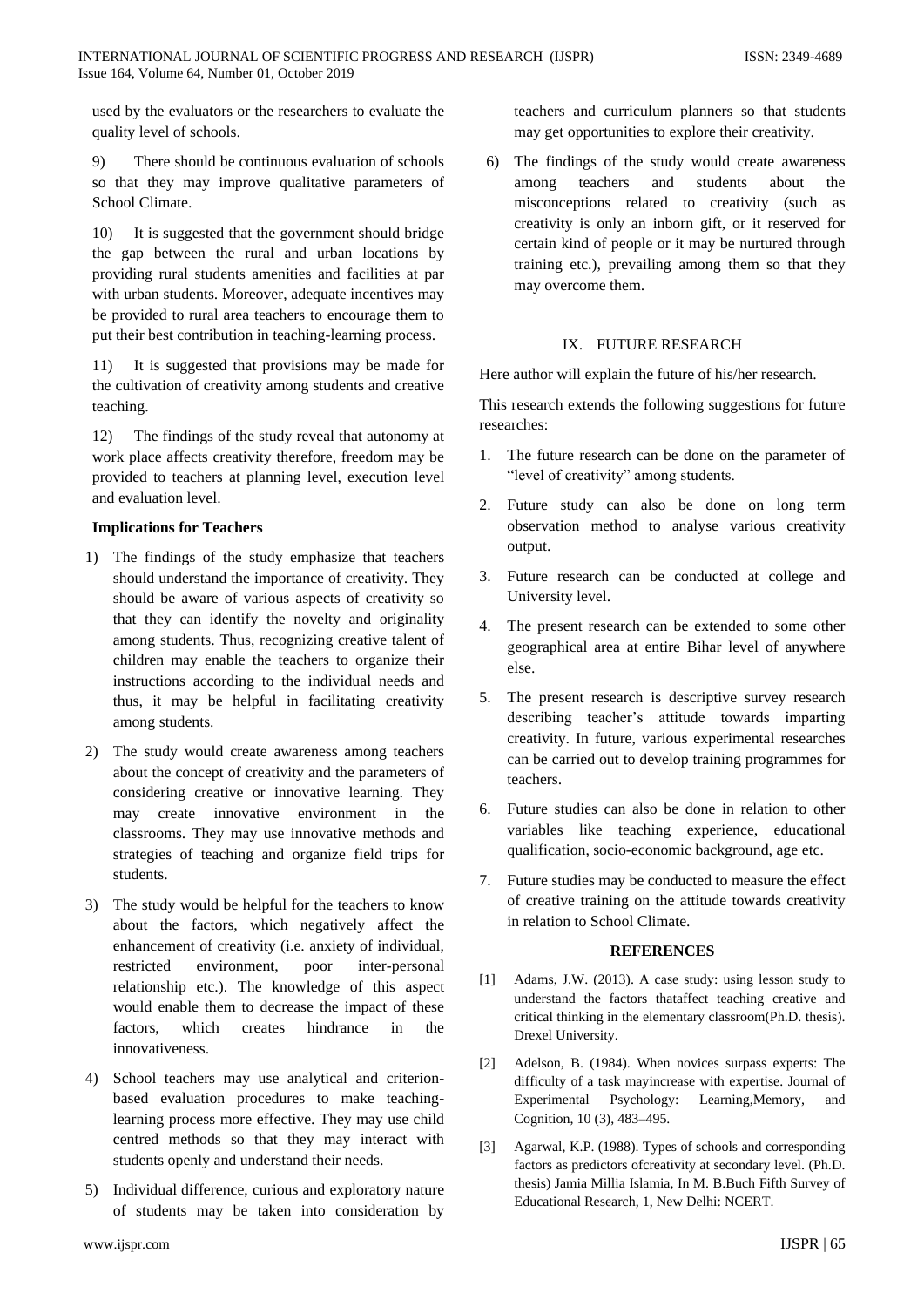- [4] Aggarwal, J. C. (1966). Progress of education in free India: Current problems ofIndian education. New Delhi, Arya Book Depot.
- [5] Ahmad, F., & Garg, S. (2007). Forty years of Kothari commission-reforms andreflections. New Delhi, Viva Books Private Ltd, 1-14.
- [6] Albert, R. S. (1975). Toward a behavioural definition of genius. USA, AmericanPsychologist, 140-151.
- [7] Albert, R.S. (1969). The concept of genius and its implications for the study ofcreativity and giftedness. San Francisco: Jossey-Bass.
- [8] Aljughaiman, A. & Reynolds, E. M. (2005). Teachers conceptions of creativity andcreative students. Journal of Creative Behaviour, 39 (1), 17-34.
- [9] Allport, G. (1954). The nature of prejudice. Reading, MA: Addison-Wesley.
- [10] Alotaibi, M.A.D. (2006). School Atmosphere, It's Barriers and role in teachers'performance in general education stages. Unpublished Thesis, Naif ArabUniversity for Security Science, College of Higher Studies, Kingdom of SaudiArabia.
- [11] Amabile, T. M. (1983). Social psychology of creativity: A componentialconceptualization. Journal of Personality and Social Psychology, 45, 357-377.
- [12] Amabile, T. M. (1983). The social psychology of creativity. New York: Springer Verlag.
- [13] Amabile, T. M. (1985). Motivation and creativity: Effects of motivational orientationon creative writes. Journal of Personality and Social Psychology, 45, 357-377.
- [14] Amabile, T. M. (1988). A model of creativity and innovation in organizations.Research in Organizational Behaviour, 10, 123-167.
- [15] Amabile, T. M. (1997). Motivating creativity in organizations: On doing what youlove and loving what you do. California Management Review, 40 (1), 39‐ 58.
- [16] Anastasi, A. & Urbina, S. (1997). Psychological testing (7th ed.). River. NJ: Prentice Hall.
- [17] Anderson, C. (1982). The search for school climate: a review of the research. Reviewof Educational Research, 52(3), 368-420.
- [18] APA (2015). APA dictionary of Psychology (2nd Ed.). Washington, DC: Author.
- [19] APA, (2014). APA dictionary of statistics and research methods. Washington, DC:Author.
- [20] Ausubel D. (1963). The Psychology of Meaningful Verbal Learning. New York: Grune andStratton.
- [21] Baer, J. (1995). Generality of creativity across performance domains. CreativityResearch Journal, 4, 23- 39.
- [22] Barron, F. (1969). Creative person and creative process. New York: Holt, Rinchartand Winston Inc.
- [23] Barron, F., & Harrington, D. M. (1981). Creativity, intelligence, and personality.Annual Review of Psychology, 32, 439-476.
- [24] Benjamin, P. J. (2011). An examination of the relationship between school climateand student growth in select Michigan charter schools (Master's Theses).RetrievedonSeptember2016fromhttp://commons.e mich.edu/cgi/viewcontent.cgi?article=1355&context=these s
- [25] Bernstein, L. (1992). Where is reform taking place? An analysis of policy changesand schoolclimate. Educational Evaluation and Policy Analysis, 14, 297–302.
- [26] Best, J. W. & Khan, J.V. (2001). Research in education (7th ed.). New Delhi:Prentice-Hall of India Pvt Ltd.
- [27] Bhandarkar, S. (1989). An experimental study of intellectual and creative suppression/stagnation of meritorious students in the present curriculum. Ph.D. Education,Nagpur University, Cited in M. B. Buch Fifth Survey of EducationalResearch, Vol. I, NCERT, New Delhi, pp. 193.
- [28] Biswas, P.C. and Biswas, S. (1991). Reactions to frustration of creative and non-creative school-going adolescents. Indian Educational review, vol. 26 (1): 5663, In M. B. Buch Fifth Survey of Educational Research, Vol. I, NCERT, NewDelhi, pp. 184.
- [29] Bloom, B. S. (1985). Developing talent in young people. New York: Ballantine.
- [30] Boorstin, D. J. (1992). The creators: A history of heroes in the imagination. NewYork: Random House.
- [31] Borg, W.R., & Gall, M.D. (1989). An Introduction (5th ed.). New York: Longman.US.
- [32] Bowes, M. (1986). Education for creativity: Implications for secondary schools.Pastoral care, 4 (2), 116-121.
- [33] Brandau, H., Daghofer, F., Hollerer, L., Kaschnitz, G., Kellner, K., Kirchmair, G.(2007). The relationship between creativity, teacher ratings on behaviour, age,and gender in pupils from seven to ten years. Journal of Creative Behaviour,41(2), 91-113.
- [34] Brookover, W. B., Schweitzer, J. H., Schneider, J.M., Beady, C.H., Flood, P. K.,Wisenbaker,J. M. (1978). Elementary school social climate and schoolachievement. American Educational Research Journal, 15(2), 301-318.
- [35] Brown, G. J., & Henry, D. (1992). Using the climate survey to drive school reform.Contemporary Education, 63, 277–280.
- [36] Brown, J.D. (1996). Testing in language programs. Upper Saddle River, NJ: PrenticeHall Regents.
- [37] Brown, K. E. & Medway, F. J. (2007). School climate and teacher beliefs in a schooleffectively serving poor South Carolina (USA) African American students: Acase study. Teaching and Teacher Education, 23, 529-540.
- [38] Bruner J. (1965). The growth of mind. American Psychology, 20:1007–1017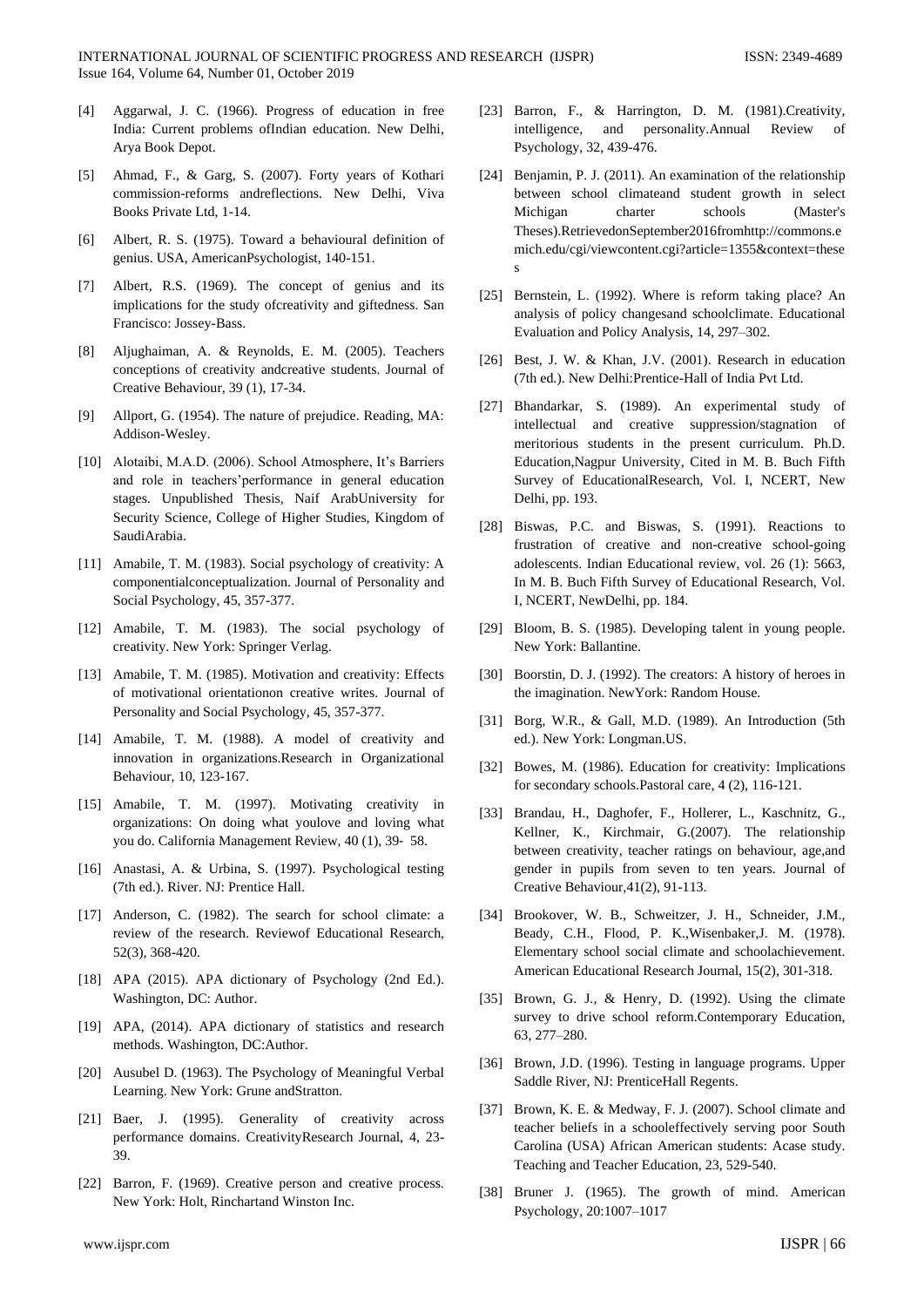- [39] Bulach, C. R. & Malone, B. (1994). The relationship of school climate to theimplementation of school reform. ERS SPECTRUM, 12, 3-8.
- [40] Buno, L. (1989). A critical review of some research studies on creativity in Indianschools. M. Phil, Education, University of Delhi, In M. B. Buch Fifth Surveyof Educational Research, Vol. I, NCERT, New Delhi, pp. 190.
- [41] Campbell, D. T. (1963). Social attitudes and other acquired behavioural dispositions.In S. Koch (Ed.), Psychology: a study of a science (pp. 94 – 172). New York:McGraw-Hill.
- [42] Chakraborti, M. (1990). A study of the organizational climate of secondary schools inWest Bengal and its correlation with other relevant variables. In M. B. Buch VSurvey of Educational Research (1988-92), Vol. II, 1818-1819.
- [43] Chakraborty, B.D. (1992). Education of the creative children. pp. 8, 15-30, 177,Delhi: Konark Publishers Pvt Ltd.
- [44] Chan, D. W., & Chan, L. (1999). Implicit theories of creativity: Teacher's perceptionof student characteristics in Hong Kong. Creativity Research Journal, 12(3),185-195.
- [45] Cheng, S., & Chan, A. M. (2003). The development of a brief measure of schoolattitude. Educational and Psychological Measurement, Sage Publications Inc.,Vol. 3 No. 6, pp. 1060-1070.
- [46] Cheng, Y. (2007). An examination of the relationship between creative potential andpersonality types among American and Taiwanese college students of TeacherEducation. Master's Thesis, Department of Teacher Education, EasternMichigan University, http://commons.emich.edu/theses
- [47] Choudhry, S. (1982). A study of the relationship between the creative thinkingabilities of student-teachers and their classroom verbal behaviour. Ph. D.thesis, Psy. Delhi university cited in Buch, M. B (1997) Third survey ofresearch on education. Trend reports, Vol. I p. 420, NCERT New Delhi.
- [48] Christopher, G. (1988). The aesthetic environment and student learning. SchoolBusiness Affairs, 54 (1), 26-27.
- [49] Clapham, M. M. (1997). Ideational skills training: A key element in creativity trainingprograms. Creativity Research Journal, 10, 33–44.
- [50] Cohen, J. & Geier, V.K. (2010). School Climate Research Summary. New York, N.Y.(www.schoolclimate.org/climate/research.php).
- [51] Cronbach, L. (2004). My current thoughts on coefficient alpha and successorprocedures. Center for the Study of Evaluation (CSE), University ofCalifornia, Los Angeles.
- [52] Cropley, A. J. (1966). Creativity and intelligence. British Journal of EducationalPsychology, 36, 259-266.
- [53] Cropley, D.H. & Cropley, A. J. (2000). Fostering creativity in engineeringundergraduates. High Ability Studies, 11, (2), 207-219.
- [54] Crutchfield, R. (1962). Conformity and creative thinking. In H. Gruber, G. Terrell, &M. Wertheimer (Eds.), Contemporary approaches to creative thinking(pp.120- 140). New York: Atherton.
- [55] D'Cruz, P. (2008). Thinking creatively at work: A sourcebook. Response Books,Business Books from Sage, New Delhi, India.
- [56] Darling-Hammond, L. (2000). Teacher quality and student achievement: A review ofstate policy evidence. Education Policy Analysis Archives, 8(1) 111-119.
- [57] De Bono, E. (1971). Lateral thinking for management. New York: McGraw-Hill.
- [58] De Bono, E. (1985). Six thinking hats. Boston: Little, Brown.
- [59] De Bono, E. (1992). Serious creativity: Using the power of lateral thinking to createnew ideas. New York: Harper Collins.
- [60] Education Commission, & Kothari, D. S. (1966). Report of the EducationCommission, 1964-66: Education and National Development. Government ofIndia Press, India.
- [61] Eysenck, H. J. (1993). Creativity and personality: A theoretical perspective.Psychological Inquiry, 4, 147-148.
- [62] Feist, G. J., &Runco, M. A. (1993). Trends in the creativity literature: An analysisof research in the journal of Creativity Behaviour (1967-1989). CreativityResearch Journal, 6, 271-286.
- [63] Feist, G. J. (2010). The function of personality in creativity: The nature and nurture ofthe creative person. In J. C. Kaufman & R. J. Sternberg (Eds.), Cambridgehandbook of creativity (pp. 113–130). New York, NY: Cambridge UniversityPress.
- [64] Fenzel, L. M. &O" Brennan, L.M. (2007). The Effects of School Climate onMotivation and Academic Achievement. Paper presented at the annual meetingof the American Educational Research Association, Chicago, IL.
- [65] Field, A. (2009). Discovering statistics using SPSS. (3rd ed.). London: SAGEPublications.
- [66] Finke, R. A., Ward, T. B., & Smith, S. M. (1992). Creative cognition: Theory,Research, and applications. Cambridge, MA: MIT Press.
- [67] Fishbein, M. (1967). Readings in Attitude Theory and Measurement. John Wiley &Sons, Inc., New York.
- [68] Fleith, D. (2000). Teacher and student perceptions of creativity in the classroomenvironment. Roeper Review, 22(3) 148-53 Retrieved on 30/11/2015 fromProQuest database.
- [69] Freiberg, H. J. (1998). Measuring school climate: Let me count the ways. EducationalLeadership, 56 (1), 22-26.
- [70] Gandini, L. (1992). Creativity comes dressed in everyday clothes. Child CareInformation Exchange, 85, 26-29.
- [71] Gardner, H. (1993). Creating Minds. New York: Basic.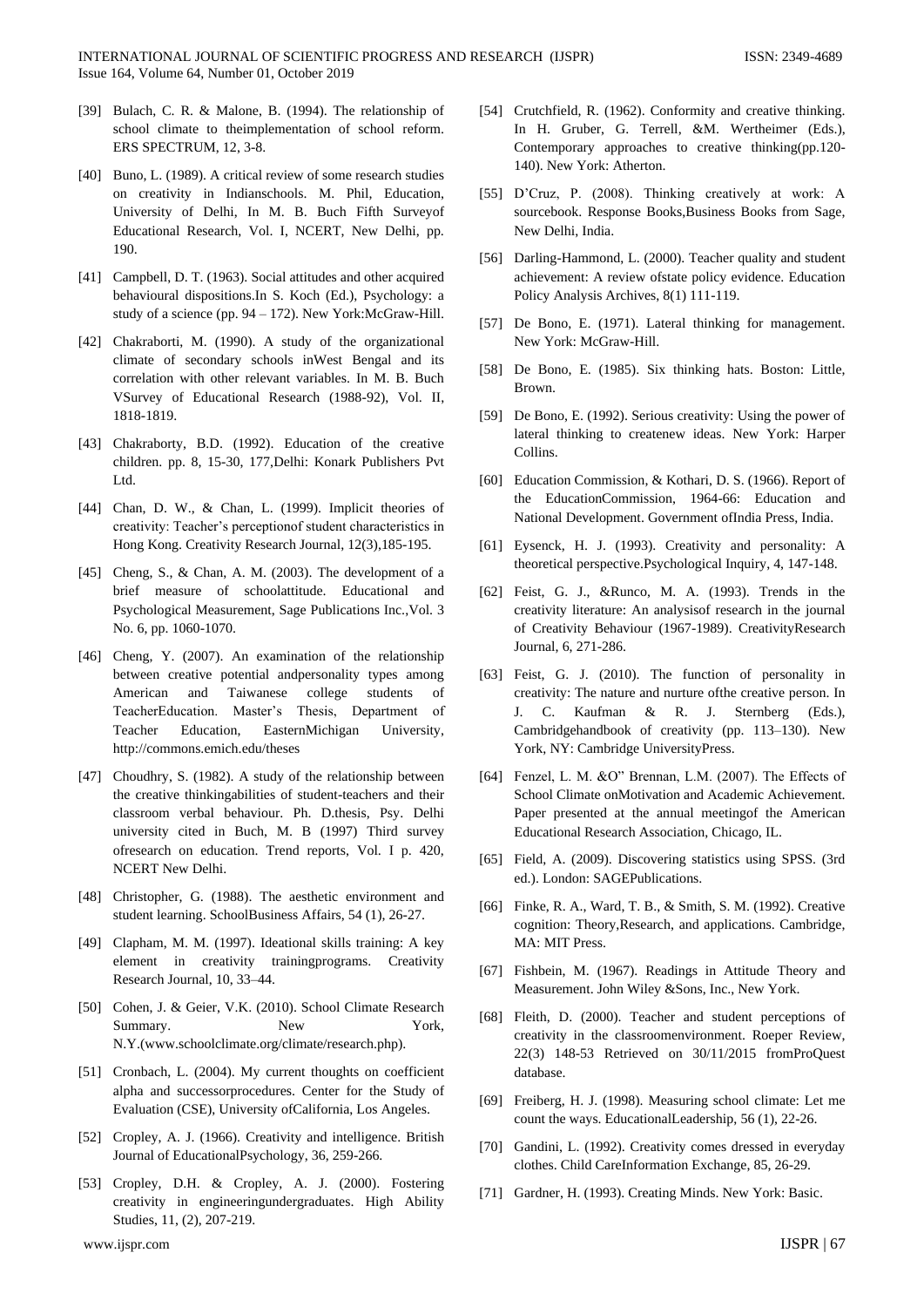- [72] Gardner, H. (1993). Frames of mind: the theory of multiple intelligences. New York:Basic books.
- [73] Gaspar, O. D. (2005). The Teacher's Creative Attitudes An Influence Factor of theStudents' Creative Attitudes. Retrieved from:
- [74] http://conference.pixelonline.net/edu\_future/common/download/Paper\_pdf/ITL5 3-Gaspar.pdfon10/10/ 2015.
- [75] Gautam, S. (1992). Development of creative thinking and leadership amongNavodaya Vidyalaya students., Ph.D. thesis, Education, Himachal PradeshUniversity, In M. B. Buch Fifth Survey of Educational Research, Vol. I,NCERT, New Delhi, pp. 180.
- [76] Gay, L.R., & Airasian, P. (2000). Educational Research: Competencies for Analysisand Application (6th ed.). New Jersey: Prentice-Hall, Inc.
- [77] Getzels, J.W. &Csikszentmihalyi, M. (1976). The creative vision: A longitudinal studyof problem-solving in art. Wiley, New York, NY.
- [78] Getzels, J.W., and Jackson, P.W. (1962). Creativity and intelligence: Exploration withgifted students, pp. 20, 56- 64. New York: John Wiley & Sons, Inc.
- [79] Golann, S. E. (1962). The creativity motives. Journal of personality, 39, 588-600.
- [80] Gonder, P. O. & Hymes, D. (1994). Improving school climate and culture (AASAcritical issues report N0.- 27). Arlington VA: American Association of schoolAdministrators.
- [81] Gordon, W. J. J. (1961). Synectics: The development of creative capacity. New York:Harper & Row.
- [82] Gough, H. G. (1979). A creative personality scale for the Adjective Check List.Journal of Personality and Social Psychology, 37 (8): 1398‐ 1405.
- [83] Government of India (1966). Report of the Education Commission. New Delhi:Ministry of Education.Government of India (1986). National Policy of Education. New Delhi: Ministry of
- [84] Human Resource Development.
- [85] Gregory, A., Cornell, D., Fan, X., Sheras, P., Shih, T., & Huang, F. (2010).Authoritative school discipline: High school practices associated with lowerstudent bullying and victimization. Journal of Educational Psychology, 102,483-496.
- [86] Guilford, J.P. (1950). Creativity. American Psychologist, 5, 444-445.
- [87] Gupta, K. K. (1988). The creative development of secondary school children inrelation to sex, intelligence and urban and rural background. Ph.D. Education,Agra University, In M. B. Buch Fifth Survey of Educational Research, Vol. I,NCERT, New Delhi,
- [88] Hallman, R. J. (1967). Techniques of creative teaching. The Journal of CreativeBehaviour, 1, (3), 325-326.
- www.ijspr.com IJSPR | 68
- [89] Hennessey, B. A. (2010). The creativity–motivation connection. In J. C. Kaufman &R. J. Sternberg (Eds.), Cambridge handbook of creativity (pp. 342–365). NewYork, NY: Cambridge University Press.
- [90] Hill, R. (1992). Finding creativity for children. Paper presented for leadershipaccessing symposium, Lafayette, In March 4-5.
- [91] Hoy, W., Tarter, C., & Kottkamp, R. (1991). Open schools, healthy schools:Measuring organizational climate. Newbury Park, CA: Sage.
- [92] Hoy, W.K. & Forsyth, P.B. (1986). Effective Supervision: theory in practice. NewYork: Random House Inc.
- [93] Huck, S. W. (2004). Reading Statistics and Research (4thed.). New York: Pearson Education,
- [94] Inc.
- [95] Jeffrey, B. and Craft, A. (2004) Teaching creatively and teaching for creativity:distinctions and relationships. Educational Studies, 30(1), 77-87.
- [96] Johnson, W. L. & Johnson, A. M., & Zimmerman, K. (1996). Assessing schoolclimate priorities: A Texas study. The Clearing House, 70 (2), 64-66.
- [97] Johnson, W. L. & Johnson, M. (1993). Validity of the quality of school life scale: Aprimary and second order factor analysis. Educational and PsychologicalMeasurement, 53 (1), 145-153.
- [98] Khandwalla, P. N. (2004). Lifelong Creativity-An Understanding Quest. New Delhi: Tata Mc-Graw-Hill Publishing Company Ltd.
- [99] Kothari, C.R. (2004). Research methodology: methods and techniques. New Delhi: New Age International (P) Limited.
- [100] Kuperminc, G. P., Leadbeater, B. J., Emmons, C., & Blatt, S. J. (1997). Perceivedschool climate and difficulties in the social adjustment of middle schoolstudents. Applied Development Science, 1(2), 76-88.
- [101] Lane, M. (2005). E-Statistics Education: A Multimedia Course of Study.http://onlinestatbook.com/Online\_Statistics\_Educati on.pdf
- [102] Loukas, A. (2007). NAESP: What is school climate? 5 (1) Retrieved on August 2014fromhttps://www.naesp.org/resources/2/Leadership\_C ompass/2007/LC2007v5n1a4.pdf
- [103] Ma, H. (2009). The effect size of variables associated with creativity: A metanalysis. Creativity Research Journal, 21 (1), 30-42.
- [104] MacKinnon, D. W. (1970). Creativity: A multi-faceted phenomenon. Creativity, 1732.
- [105] Maddock, S. (2007). The journey of a creative thought leader. The InnovationJournal: The Public Sector Innovation Journal, 12(1), 1-15.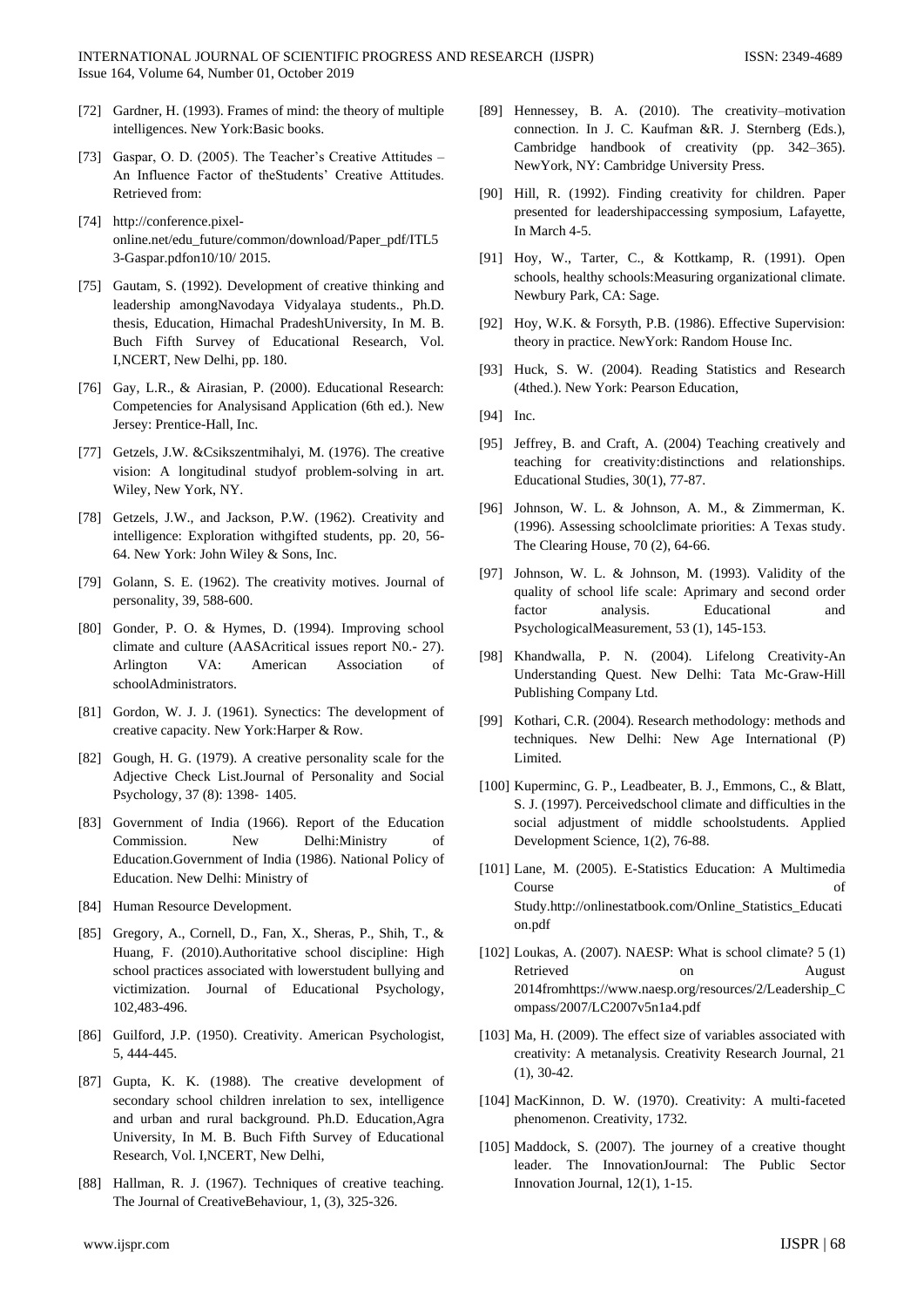- [106] Mangal, S.K. (2008). Statistics in Psychology and Education. New Delhi: Prentice hall of India private limited.
- [107] Manning, M. L., & Saddlemire, R. (1996). Developing a sense of community insecondary schools. National Association of Secondary School Principals,NASSP Bulletin, 80 (584), 4148.
- [108] Marzano, R. J. (2007). The art and science of teaching. Alexandria, VA: ASCD
- [109] Maslow, A. H. (1968). Toward a psychology of being. New York: Van Nostrand.
- [110] Mattingly, J.W. (2007). A study of relationships of school climate, school culture,teacher efficacy, teacher job satisfaction and intent to turnover in the contextof yearround education calendars. Dissertation Abstract International, 68,(10).
- [111] MHRD (2009). Framework for implementation of RMSA. New Delhi: Government ofIndia, Department of School Education and Literacy.
- [112] Ministry of Education Government of India. (1962). The report of the UniversityEducation Commission. Retrieved on October 2016 from http://www.academicsindia.com/Radhakrishnan%20Com mission%20Report%20of%20194849.pdf
- [113] Ministry of Education. (1953): Report of the secondary education commissionMudaliar commission report Oct 1952-june 1953. GOI, New Delhi.
- [114] Modi, D.J. (2013). Effect of creativity appreciation training programme (CATP) onthe teachers attitudes towards creative teaching and learning. InternationalJournal for Research in Education 2 (7).
- [115] Moos, R. H. (1979). Evaluating educational environments: Procedures, measures,findings and policy implications. San Francisco: Jossey-Bass.
- [116] Motulsky, H. (2007). PRISM Program: Statistics Guide. Retrieved on  $8/12/$  2013from http://graphpad.com/help/prism5/prism5help.htm.
- [117] Murdock M. C. & Mathers, S. K. (2008). Teaching and Learning Creatively with theTorrance Incubation Model: A Research and Practice Update. InternationalJournal of Creativity & Problem Solving, 18 (2), 11-13.
- [118] Nahn, M. (1956). The artist as creator Baltimore. USA: Johns Hopkins UniversityPress.
- [119] NCERT (1978). Teacher Education Curriculum: A framework Prepared for NationalCouncil for Teacher Education, New Delhi: NCERT Publication.
- [120] NCERT (1997). Fifth Survey of Research in Education, (1988-1992) ResearchAbstracts, Volume-II, New Delhi: National Council for Educational Researchand Training.
- [121] NCF (2005). National Curriculum Framework. New Delhi: NCERT Publication.
- [122] NCTE (2007). Curriculum Framework: Teacher Education for a Knowledge Society(Draft), New Delhi: NCERT Publication.
- [123] NCTE (2009). National Curriculum Framework for Teacher Education. New Delhi:NCTE Publication.
- [124] NCTE (2009b). National Curriculum Framework for Teacher Education: TowardsPreparing Professional and Humane teacher. New Delhi: NCTE Publication.
- [125] Newcomb, T. M. (1950). Social Psychology. New York: Dryden.
- [126] Ng, A. and Hor, K. K. (2005). Teaching attitudes, emotional intelligence andcreativity of school teachers in Singapore. Educational research Journal, 20(2), 207-220.
- [127] Nitkowski, K. (2004). Documenting the Teacher's Experience with the Use of theTorrance Incubation Model for Creative Learning and Teaching. UnpublishedMasters Project.
- [128] Norton, M. Scott. (2008). Human resources administration for educational leaders.Thousand Oaks, CA: Sage.
- [129] Nwankwo, J. I. (1979). The school climate as a factor in students' conflict in Nigeria.Educational Studies, 10, 267- 279.
- [130] O'Donoghue, T. (2007). Planning your qualitative research project: An introductionto interpretivist research in education. Oxon: Routledge.
- [131] Ochse, R. (1990). Before the gates of excellence: The determinants of creative genius.Cambridge University Press.
- [132] Oluwatayo, J. A. (2012). Validity and reliability issues in educational research.Journal of Educational and Social Research, 2 (2), 55- 64.
- [133] Onen, A. S. and Kocak, C. (2013). Exploratory and confirmatory factor analysis studyfor the scale of attitude towards chemistry homework. African Journal ofEducational Research, 6, 44-60.
- [134] Osborn, A. (1953). Applied imagination: Principles and procedures of creativethinking. New York: Scribner.
- [135] Passi, B.K. (1989). What research says to classroom teachers. Developing creativethinking workshop organized by Navodaya Vidyalaya Samiti, New Delhi andDevi Ahilya Vishwavidyalaya, Indore, pp. 1-13.
- [136] Patton, M. (1987). How to use qualitative methods in evaluation. London: SagePublications.
- [137] Rehm, M. (1989). Factors affecting creativity: perspectives from home economicsteachers and students' teachers. Journal on vocational home economicseducation, 7,  $(2), 13 - 27.$
- [138] Rogers, C. R. (1954). Towards a theory of creativity. ETC: A Review of General Semantics11, 249-260.
- [139] Rothenberg, A. (1990). Creativity and madness. Baltimore, MD: Johns HopkinsUniversity Press.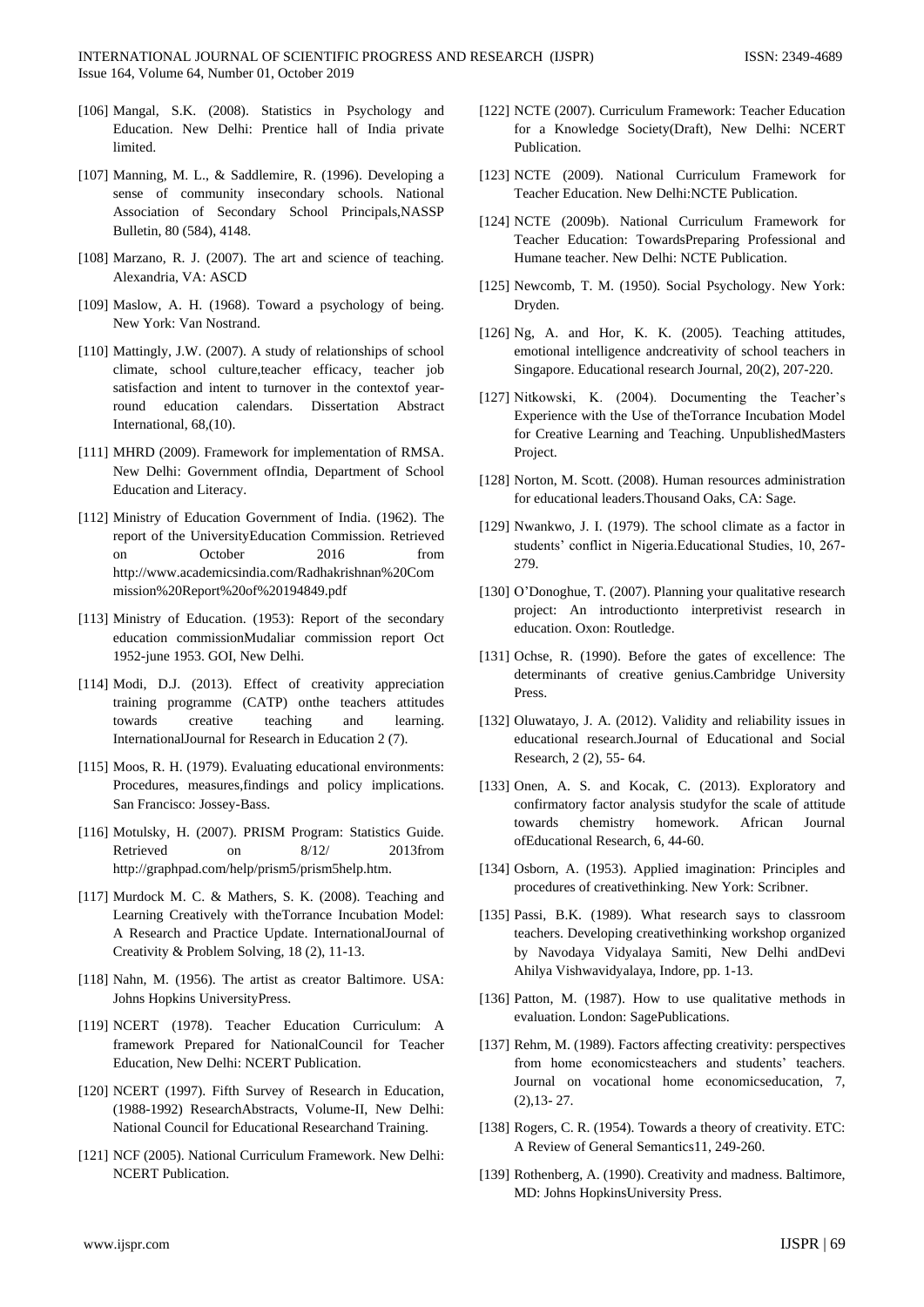- [140] Rothenberg, A., & Hausman C. R. (Eds.) (1976). The creativity questions. Durham,NC: Duke University Press.
- [141] Roy, M. (2004). To study the effect of creativity Appreciation training programme(CATP) on the teachers' attitude towards creative teaching and learning. Ph.D. thesis (Education), Nagaland University, Kohima.
- [142] Runco, M. A. (1986). Divergent thinking and creative performance in gifted and nongifted children. Educational and Psychological Measurement, 46, 375-384.
- [143] Sarsani, M. R. (2006). Creativity in schools. Sarup& Sons, New Delhi.SAS. (2011). JMP Statistics and Graphics Guide. Retrieved on 19/1/ 2015 fromwww.sas institute Inc.
- [144] Schneider, S.H., & Duran, L. (2010). School climate in middle schools: A culturalperspective. Journal of Research in Character Education, 8(2), 25-37.
- [145] Scott, C. (1999). Teachers biases toward creative children. Creativity ResearchJournal, 12(4), 321-328.
- [146] Shochet, I.M., Dadds, M.R., Ham, D., & Montague, R. (2006). School connectednessis an underemphasized parameter in adolescent mental health: Results of acommunity prediction study. Journal of Clinical Child & AdolescentPsychology, 35, 170-179.
- [147] Short, P. M., & Rinehart, J. S. (1992). School Participant Empowerment Scale:Assessment of level of empowerment within school environment. Educationaland Psychological Measurement, 52, 951–960.
- [148] Shukla, R. P. (2008). Attitude Scale of creative Teaching (ASCT). Agra PsychologicalCooperation, Agra.
- [149] Siew, N.M. (2013). Exploring primary science teacher's creativity and attitudesthrough responses to creative questions in university physics lesson. BritishJournal of Education, Society & Behavioural Science,3(1), 93-108.
- [150] Simonton, D. K. (1994). Greatness: Who makes history and why? NY: Guilford.
- [151] Simonton, D.K. (1984). Genius, creativity and leadership. USA, CambridgeUniversity Press.
- [152] Simonton, D.K. (1988). Creativity, leadership and chance. In Sternberg (1988). Thenature of creativity, 386-426.
- [153] Singer. J. L. (1982). Towards the scientific study of imagination. Imagination,Cognition and Personality, 1, 5- 28.
- [154] Singh S., & Kaur, R. (2012). Classroom Teaching: A Vital Tool for FosteringCreativity among the Students. Journal of Educational & PsychologicalResearch, 2 (1).
- [155] Singh, Y. K. (2006). Fundamental of research methodology and statistics. New Delhi:New age international limited publishers.
- [156] Slone, K.D. (1985). Home influence on talent development. In B.S. Bloom (ed.).Developing talent in young people. pp. 439-476.
- [157] Smith, M. B., Bruner, J. S. and White, R. W. (1956). Opinions and personality. NewYork: John Wiley and Sons.
- [158] Stenberg, R. J. (1986). Intelligence applied: Understanding and increasing yourintellectual skills. San Diergo: Harcourt, Brace, Jovanovich.
- [159] Sternberg, R. J., & Lubart, T. I. (1991). An investment theory of creativity and itsdevelopment. Human Development, 34, 1-32.
- [160] Sternberg, R. J. (Ed.). (1999). Handbook of Creativity. Cambridge. UK: CambridgeUniversity Press.
- [161] Sternberg, R. J. & Lubart, T. I. (1992). Buy low and sell high: An investmentapproach to creativity. Current Directions in Psychological Science, 1, 1-5.
- [162] Sternberg, R. J. (1997a). The concept of intelligence and its role in lifelong learningand success. American Psychologist, 52, 1030–1037.
- [163] Sternberg, R. J. (2006). Creativity is a habit. Education Week, 25(24), 47–64.
- [164] Sternberg, R. J. (2012). The assessment of creativity: An investment-based approach.Creativity Research Journal, 24 (1), 3-12.
- [165] Sternberg, R. J., & Lubart, T. I. (1995). Defying the crowd: Cultivating creativity in aculture of conformity. New York: Free Press.
- [166] Sternberg, R. J., & Lubart, T. I. (1996). Investing in creativity. AmericanPsychologist, 51(7), 677-688.
- [167] Stricker,D. R. (2008). Perceptions of creativity in art, music and technologyeducation Unpublished doctoral dissertation, University of Minnesota.
- [168] Sutherland, F. (1994). Teacher's perceptions of school climate. Chicago StateUniversity. ERIC Document Reproduction Service no. ED 379214.
- [169] Tagiuri, R. (1968). The Concept of Organizational Climate: In Tagiuri, R. and Litwin,G. W. (eds.). Organizational Climate: Exploration of a Concept. Boston.Harvard University.
- [170] Tan, A.G., & Majid, D. (2011). Teachers" perceptions of creativity and happiness: aperspective from Singapore. Procedia Social and Behavioural Sciences. 15,173–180
- [171] Taylor, D. J., & Tashakkori, A. (1995). Decision participation and school climate aspredictors of job satisfaction and teacher's sense of efficacy. Journal ofExperimental Education, 63 (3), 217-227.
- [172] Tesser, A. And Shaffer, D. R. (1990). Attitudes and attitude change. Annual Review ofPsychology (41), 479- 523.
- [173] Thapa, A., Cohen, J., D'Alessandro, A.H., & Guffey, S. (2012). School ClimateResearch Summary: August 2012. School Climate Brief, (3) National SchoolClimateCenter,NewYork,Retrieved onJuly2013fromhttps://www.schoolclimate.org/climate/do cuments/policy/sc-brief-v3.pdf